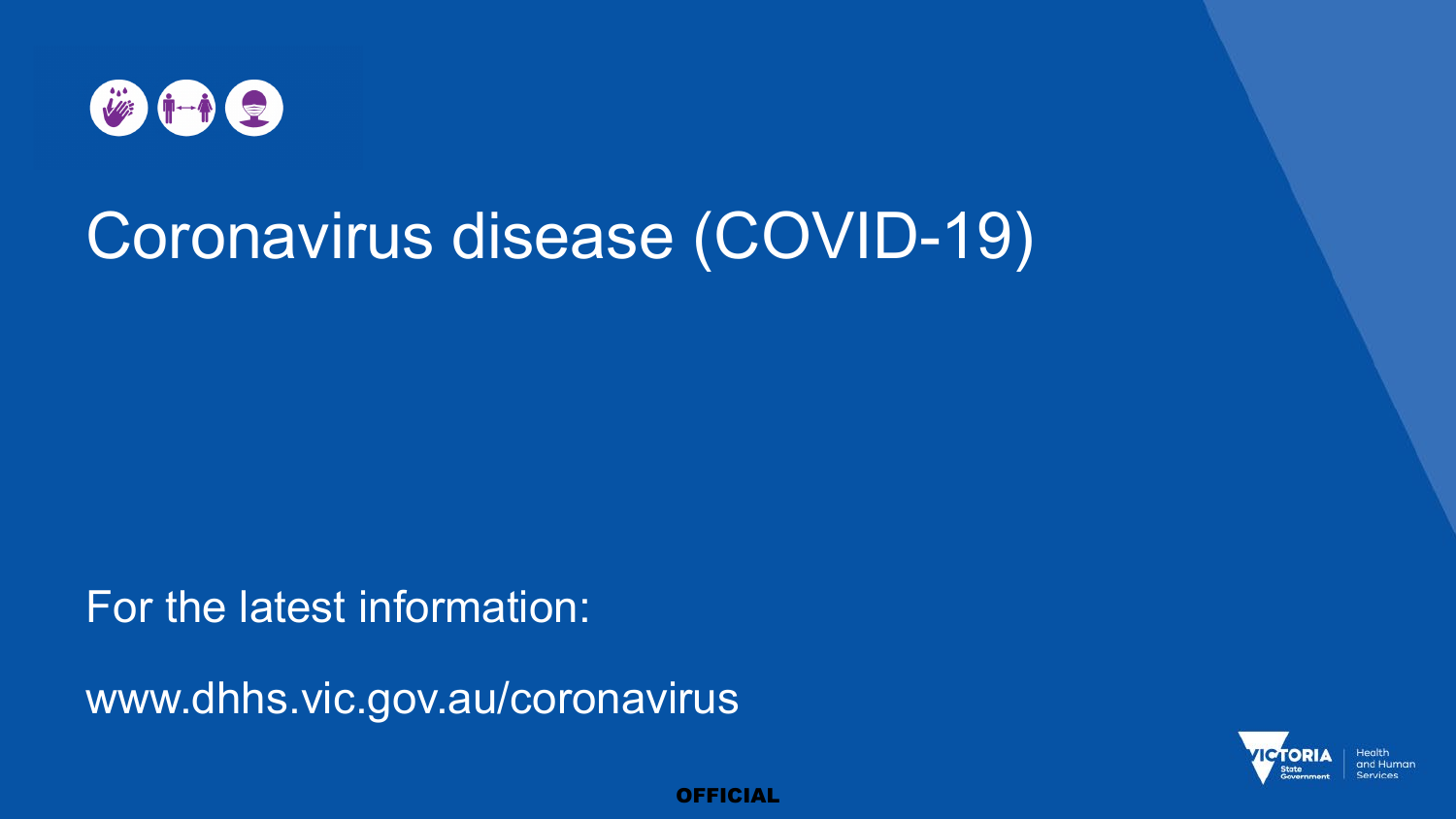

- Victoria's State of Emergency and State of Disaster declarations have been extended from Sunday 13 September until 11.59pm on Sunday 11 October 2020.
- From Monday 14 September 2020, we began easing restrictions towards a COVID Normal way of life.
- As the numbers of active cases in the community reduce, this will trigger us to reduce more restrictions, and take the next step.
- This roadmap is about making sure we stay one step ahead of the virus and making sure we don't have to take another backwards step.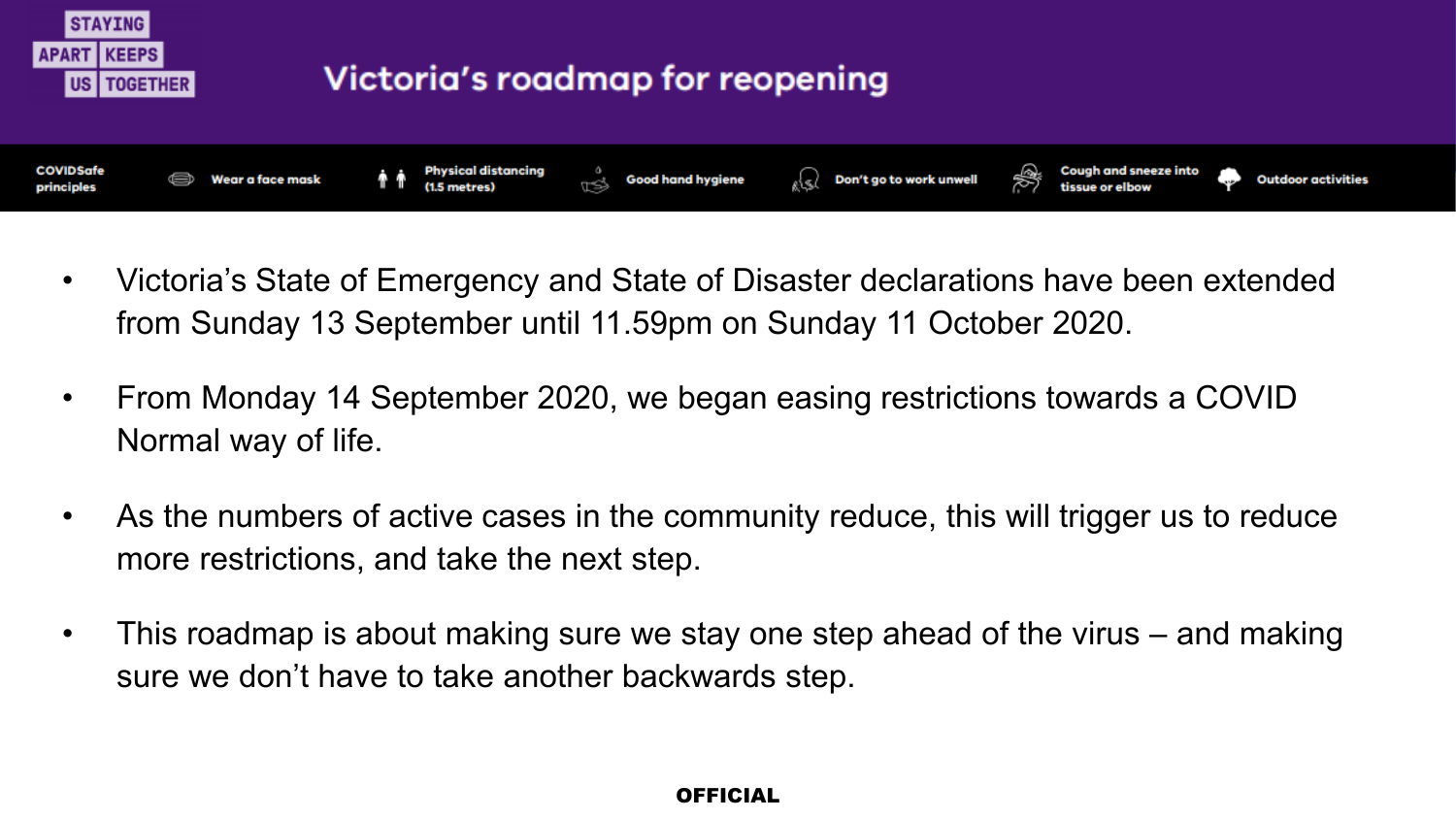

Move from Last Step to COVID Normal if we reach no new cases for 28 days (state-wide), no active Move from Third Step to Last Step if we reach no cases (state-wide) and no outbreaks of concern in others states or territories

23 November 2020

new cases for 14 days (state-wide)

**OFFICIAL** 

Move from Second Step to Third Step when

regional Victoria reaches <5 new cases (regional

average over last 14 days) and 0 cases with

unknown source (regional total last 14 days)

11.59pm on 13 September 2020

Second Step commences at 11.59pm on 13

September

Vic .

**First Step applies to Metropolitan** 

**Melbourne**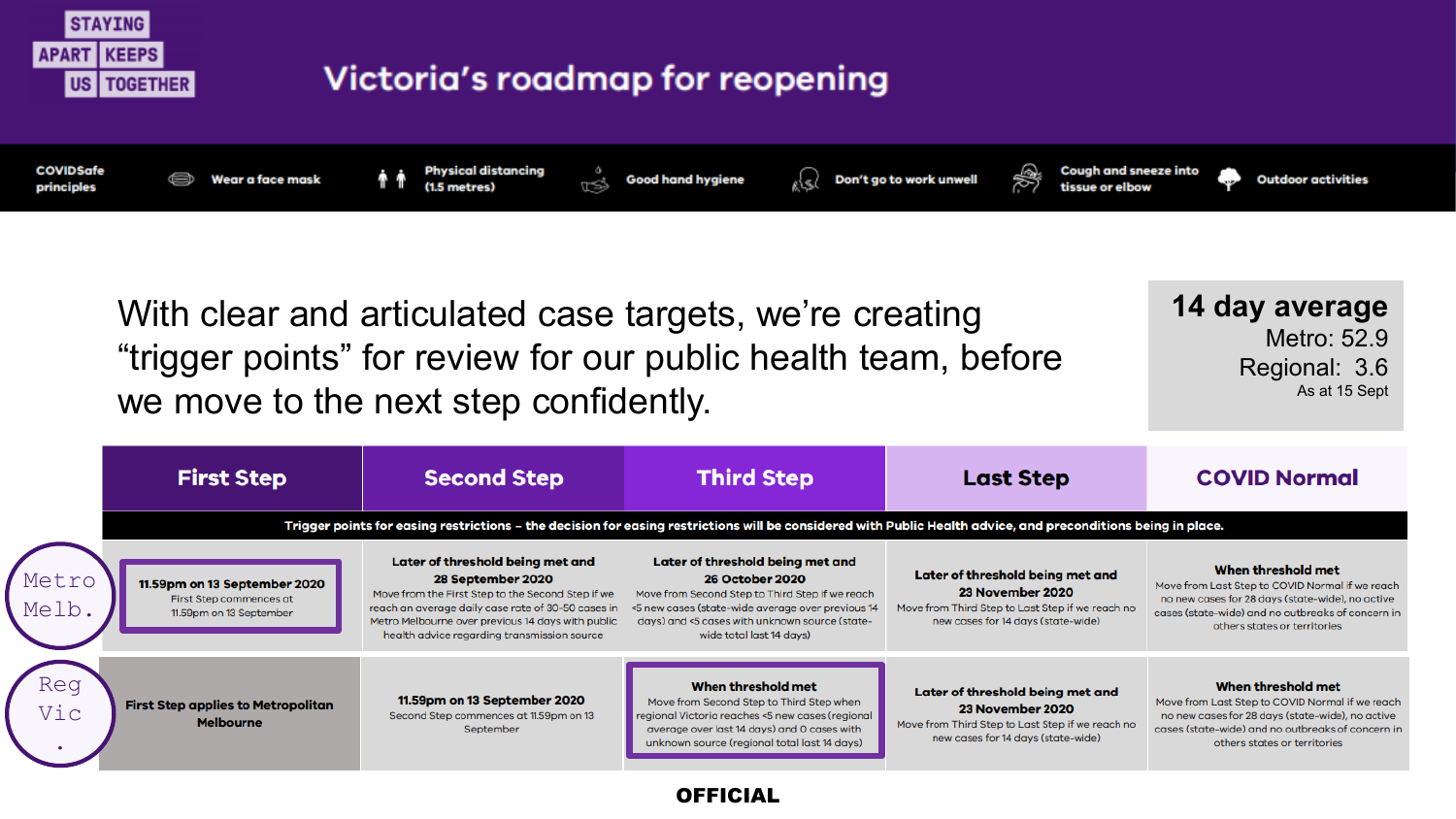## **Situation in Victoria**

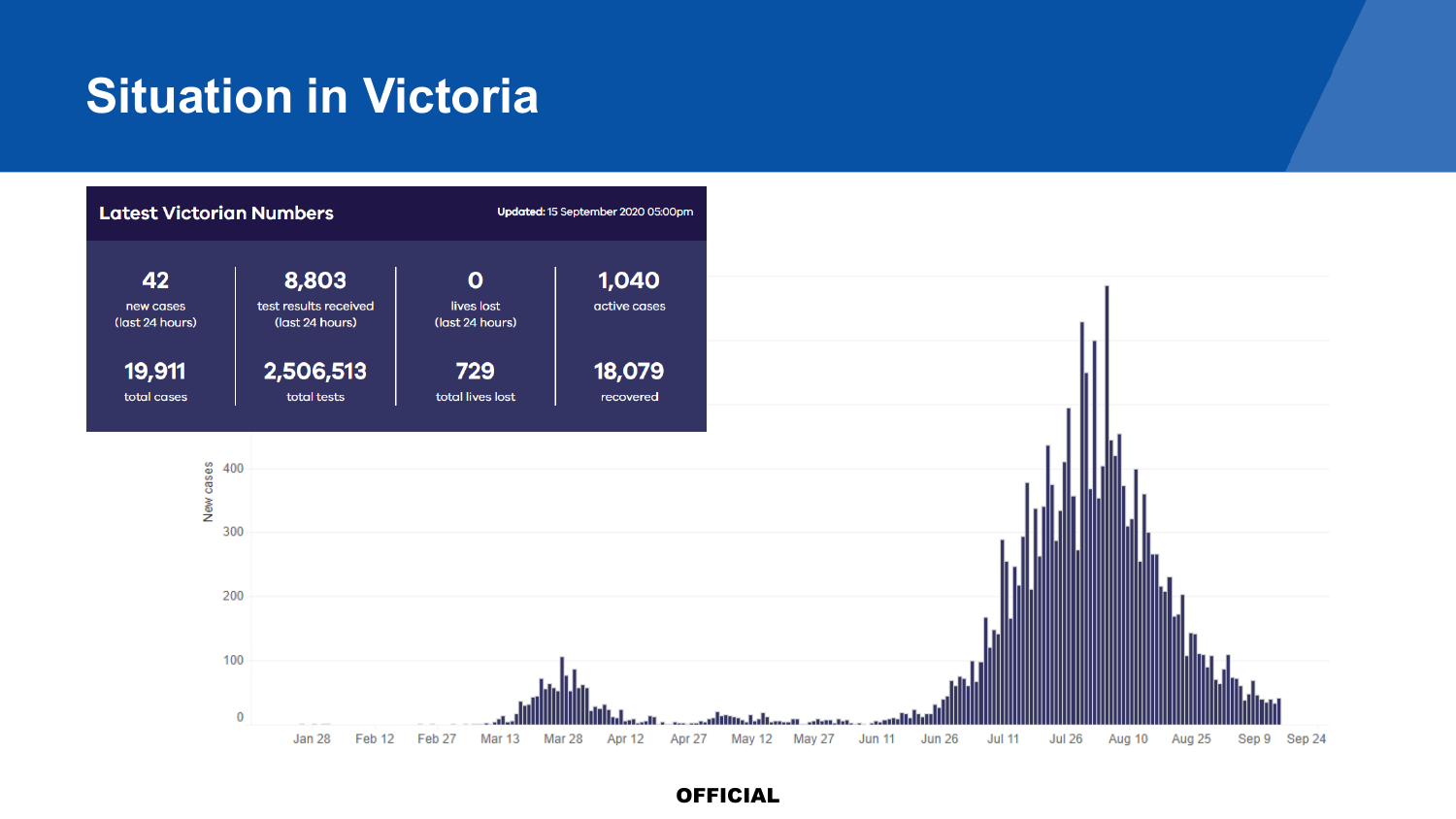### **Situation in Victoria - cases by age group and gender**

#### Cases by age group and gender

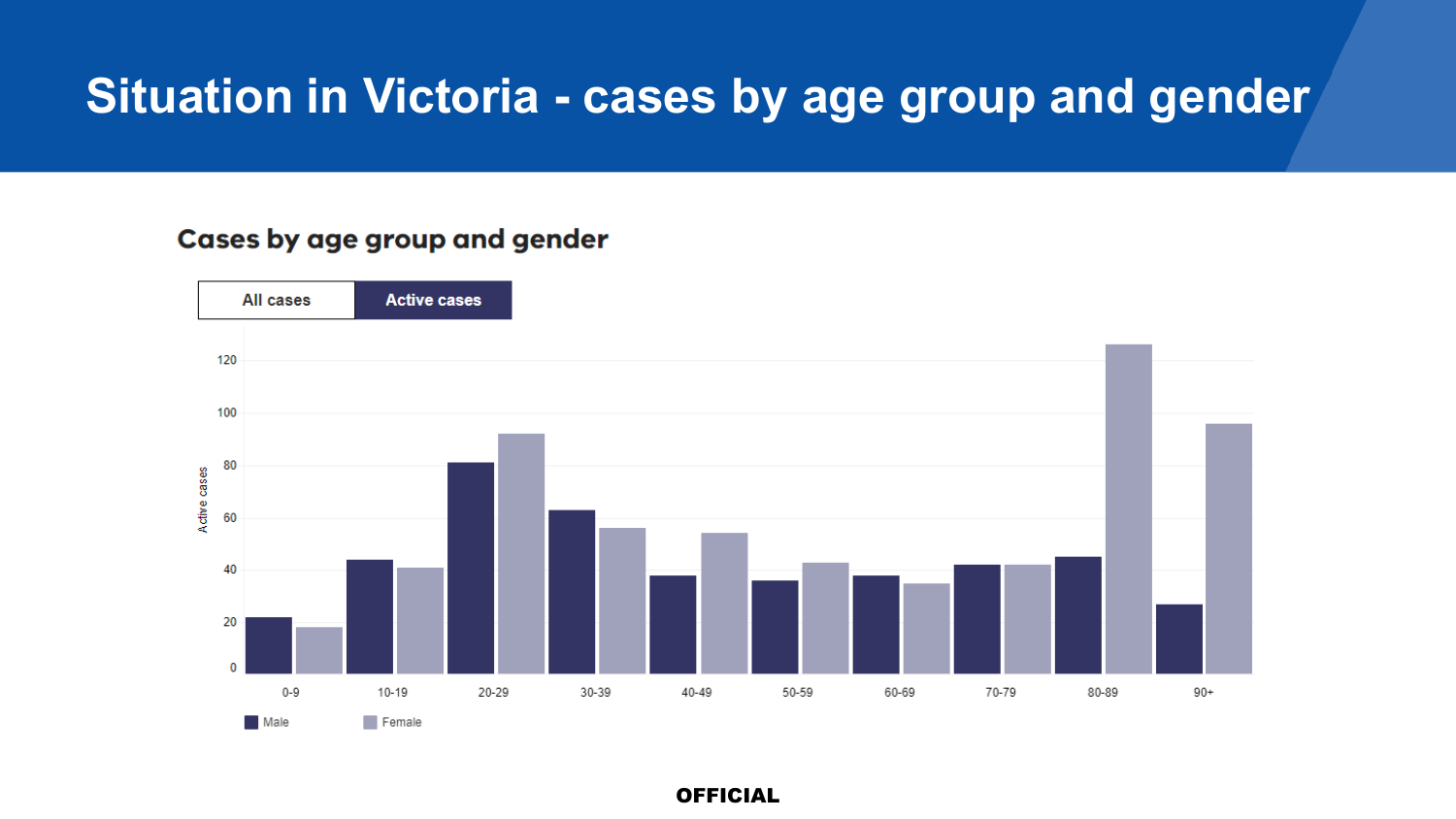### **Current situation**



### **Changing sources of transmission**

### **Mode of transmission**

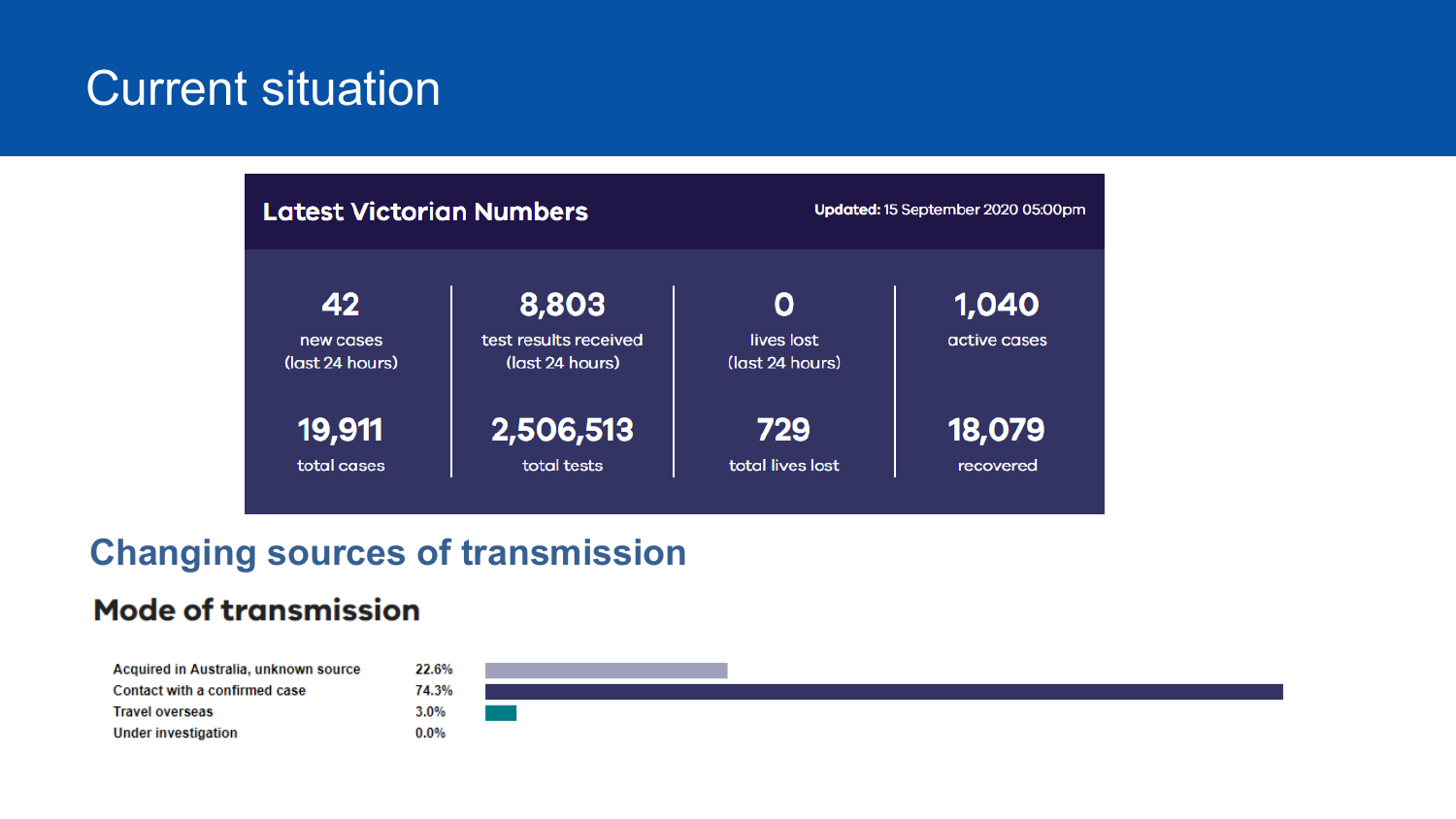## **Graph 1 – COVID-19 total confirmed cases, morbidity and mortality by age group**

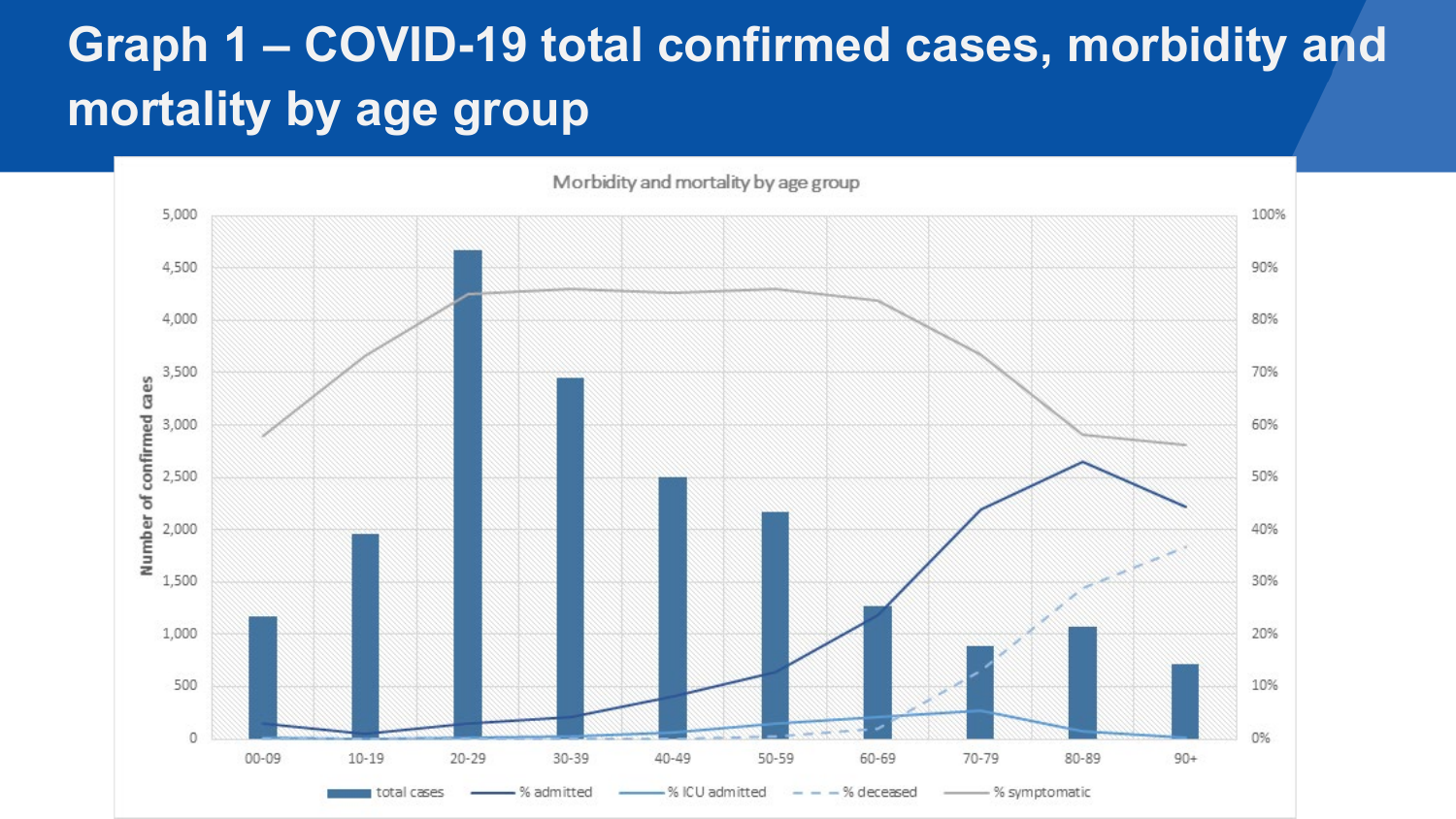## **Table 1 - COVID-19 total confirmed cases, morbidity and mortality by age group**

| Age group          | <b>Total cases</b> |       | <b>Admitted to hospital</b> |       | <b>Admitted to ICU</b> |       |                | <b>Number of deaths</b> |
|--------------------|--------------------|-------|-----------------------------|-------|------------------------|-------|----------------|-------------------------|
| <b>Unknown</b>     | $\overline{2}$     | $0\%$ | $\overline{0}$              | $0\%$ | 0                      | $0\%$ | $\mathbf{0}$   | $0\%$                   |
| 00-09              | 1,175              | 6%    | 35                          | 3%    | 3                      | 0%    |                | 0%                      |
| $10-19$            | 1,954              | 10%   | 20                          | $1\%$ | 2 <sup>1</sup>         | 0%    | 0              | 0%                      |
| $20 - 29$          | 4,675              | 24%   | 143                         | 3%    | 14                     | 0%    |                | $0\%$                   |
| 30-39              | 3,451              | 17%   | 146                         | 4%    | 15                     | 0%    | 2 <sup>1</sup> | 0%                      |
| 40-49              | 2,506              | 13%   | 204                         | 8%    | 30                     | 1%    |                | 0%                      |
| 50-59              | 2,164              | 11%   | 275                         | 13%   | 63                     | 3%    | 13             | $1\%$                   |
| 60-69              | 1,274              | 6%    | 300                         | 24%   | 55                     | 4%    | 24             | 2%                      |
| 70-79              | 883                | 4%    | 387                         | 44%   | 48                     | 5%    | 116            | 13%                     |
| 80-89              | 1,070              | 5%    | 568                         | 53%   | 15                     | 1%    | 309            | 29%                     |
| $90+$              | 718                | 4%    | 318                         | 44%   | $\overline{2}$         | $0\%$ | 263            | 37%                     |
| <b>Grand Total</b> | 19,872             | 100%  | 2,396                       | 12%   | 247                    | 1%    | 729            | 4%                      |

Please note that hospital admissions include all admissions during case follow-up, regardless of the reason for admission. Admission to hospital is not necessarily a marker of severity of illness as some cases with mild or no symptoms are admitted to hospital for the purposes of isolation (eg. aged care facility residents where the case cannot be appropriately isolated in the facility itself).

Deceased cases include all cases who died during follow-up (that is, before they were cleared from isolation), whether COVID-19 was a cause of death or not.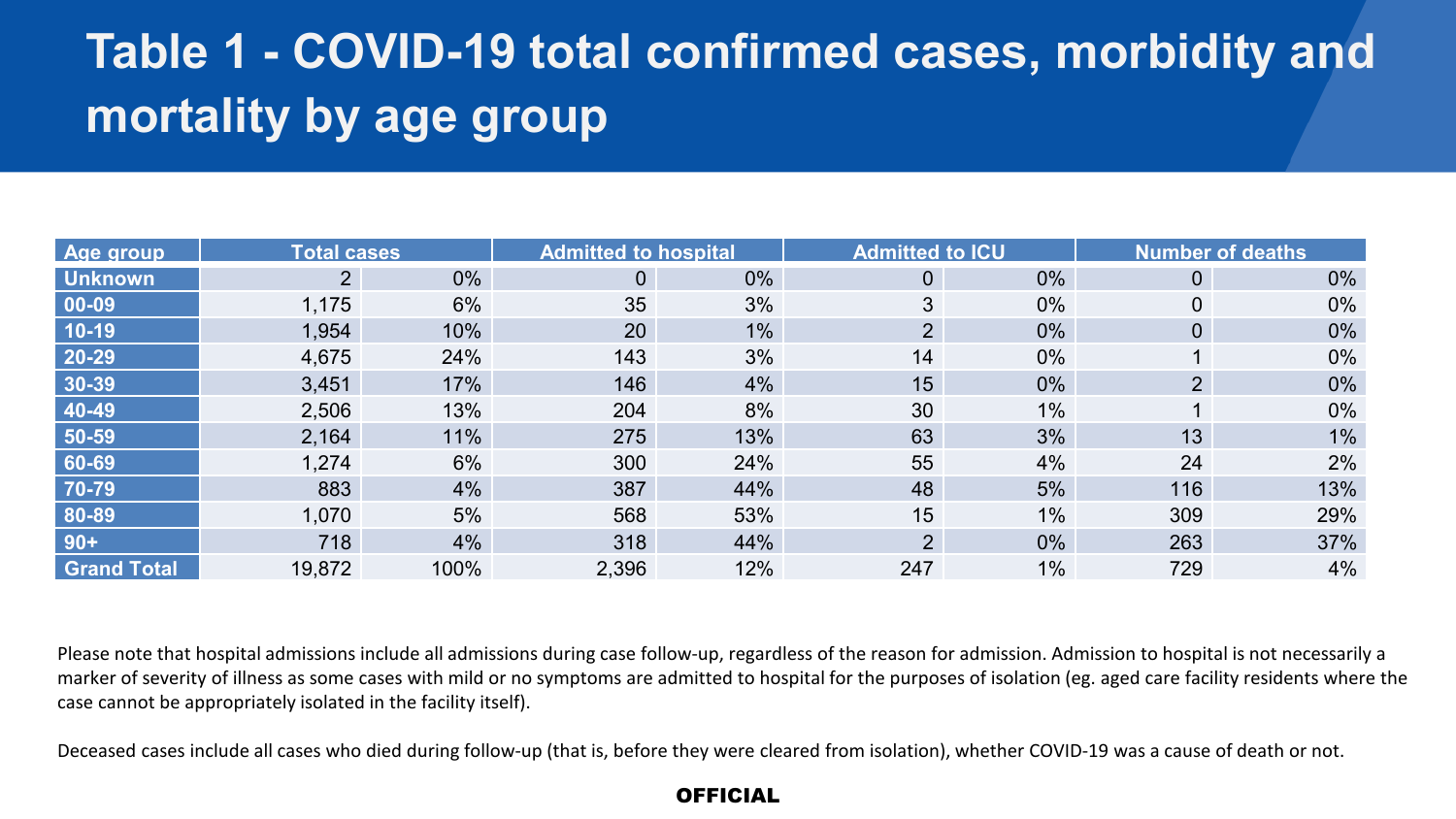## **Table 2 - Proportion of symptomatic COVID-19 cases**

| Age group          | <b>Total cases</b> | <b>Symptomatic</b> |     |
|--------------------|--------------------|--------------------|-----|
| 00-09              | 1,141              | 661                | 58% |
| $10-19$            | 1,880              | 1,376              | 73% |
| 20-29              | 4,580              | 3,890              | 85% |
| $30 - 39$          | 3,380              | 2,904              | 86% |
| $40 - 49$          | 2,424              | 2,069              | 85% |
| 50-59              | 2,116              | 1,820              | 86% |
| $60 - 69$          | 1,223              | 1,024              | 84% |
| $70 - 79$          | 785                | 577                | 74% |
| $80 - 89$          | 900                | 524                | 58% |
| $90+$              | 588                | 331                | 56% |
| <b>Grand Total</b> | *19.017            | 15,177             | 80% |

\*Does not include people for whom symptoms information is unknown or missing \*Data is correct as of 14/09/2020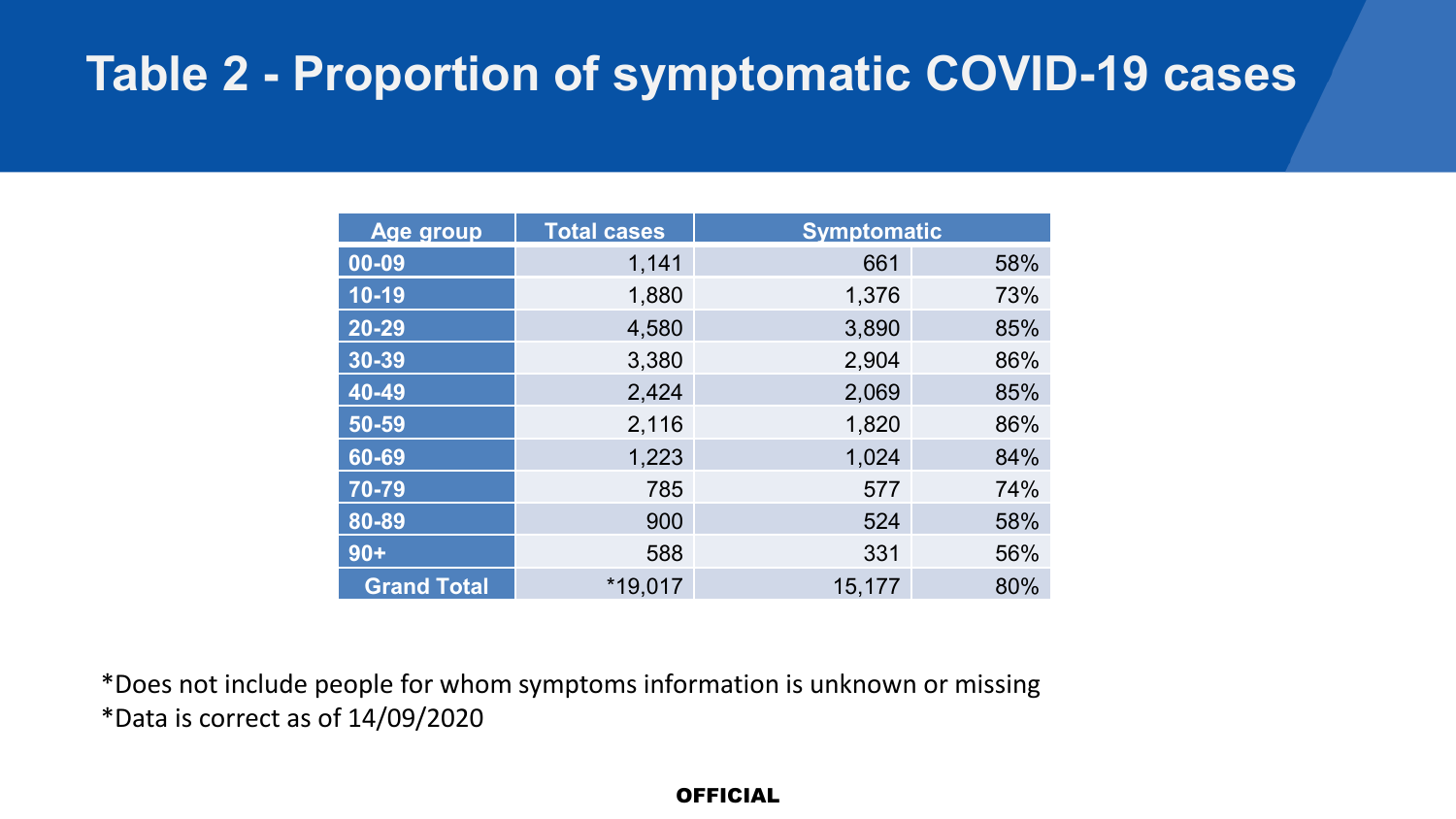## **Current restrictions**

The State of Emergency and State of Disaster has been extended until 11 October 2020, which ensures there can be enforcement of the Chief Health Officer directions and for police to ensure compliance

### **All of Victoria**

Wear a face covering or face mask when you leave home.

Don't go to work if you feel unwell.

Maintain physical distancing of 1.5 metres.

Cough and sneeze into tissue or your elbow.

Perform good hand hygiene.

Outdoor activities (these carry less risk than indoor activities).

### **Metro Melbourne** (Step 1)

Only four reasons to leave home

- School or work (if can't be done at home
- Care or caregiving
- To purchase essentials (within 5km of home)
- Exercise (up to 2hrs over 2 outings)

Curfew eased – 9pm to 5am

Playgrounds open, libraries open for click & collect

Single social bubble (+1 at home for those living alone / single parents)

#### **OFFICIAL**

### **Regional Victoria** (Step 2)

Only four reasons to leave home

- School or work (if can't be done at home
- Care or caregiving
- To purchase essentials
- Exercise (no limit)

Single social bubble

Five people from max. two households can meet outdoors

Retail + hairdressers open (limits on people allowed)

Playgrounds, outdoor pools and Childcare open

Outdoor religious services – faith leader + five people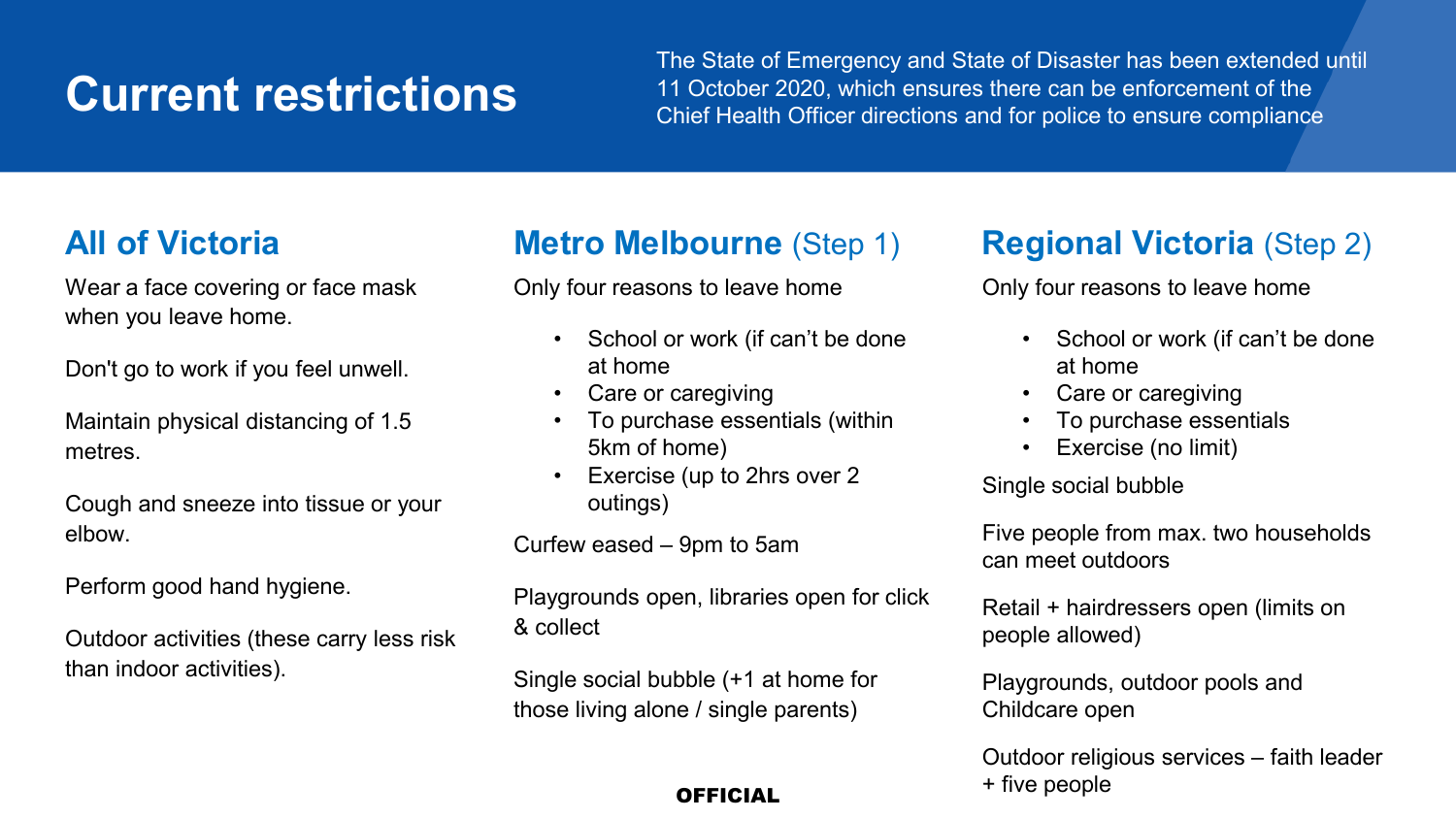## **Step 3** – Regional Victoria

- Regional Victoria are moving to Step 3 on 11:59pm Wednesday 16 September 2020.
- No restrictions on reasons to leave home
- Public gatherings: up to 10 people outdoors.
- Visitors to the home: create a 'household bubble' with one nominated household allowing up to 5 visitors from that household at a time (infants under 12 months of age are not included in the cap)
- Hospitality: predominantly outdoor seated service, group limit of 10 and density limits.
- Intrastate travel: allowed across Third Step area
- Entertainment: outdoor venues and events, subject to pre-approved plans.
- Accommodation: open, with caps per the social bubble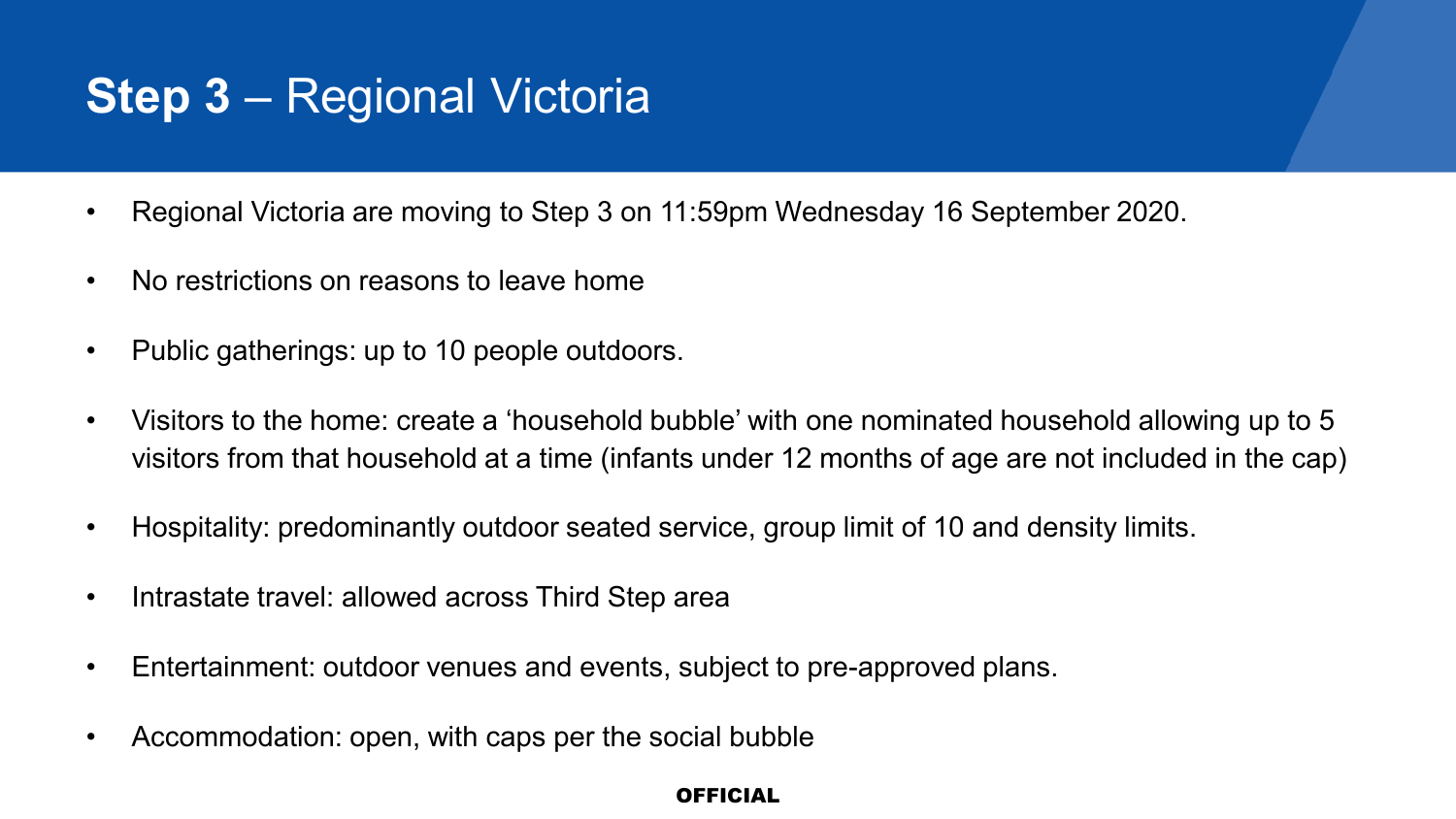

All Victorians must now wear a face covering when they leave home, unless they have a lawful exception.

Lawful exceptions for not wearing a face covering:

- people with a medical condition, including problems with breathing, a serious skin condition on the face
- People with a disability or a mental health condition (i.e. deaf or hard of hearing)
- children under the age of 12 years.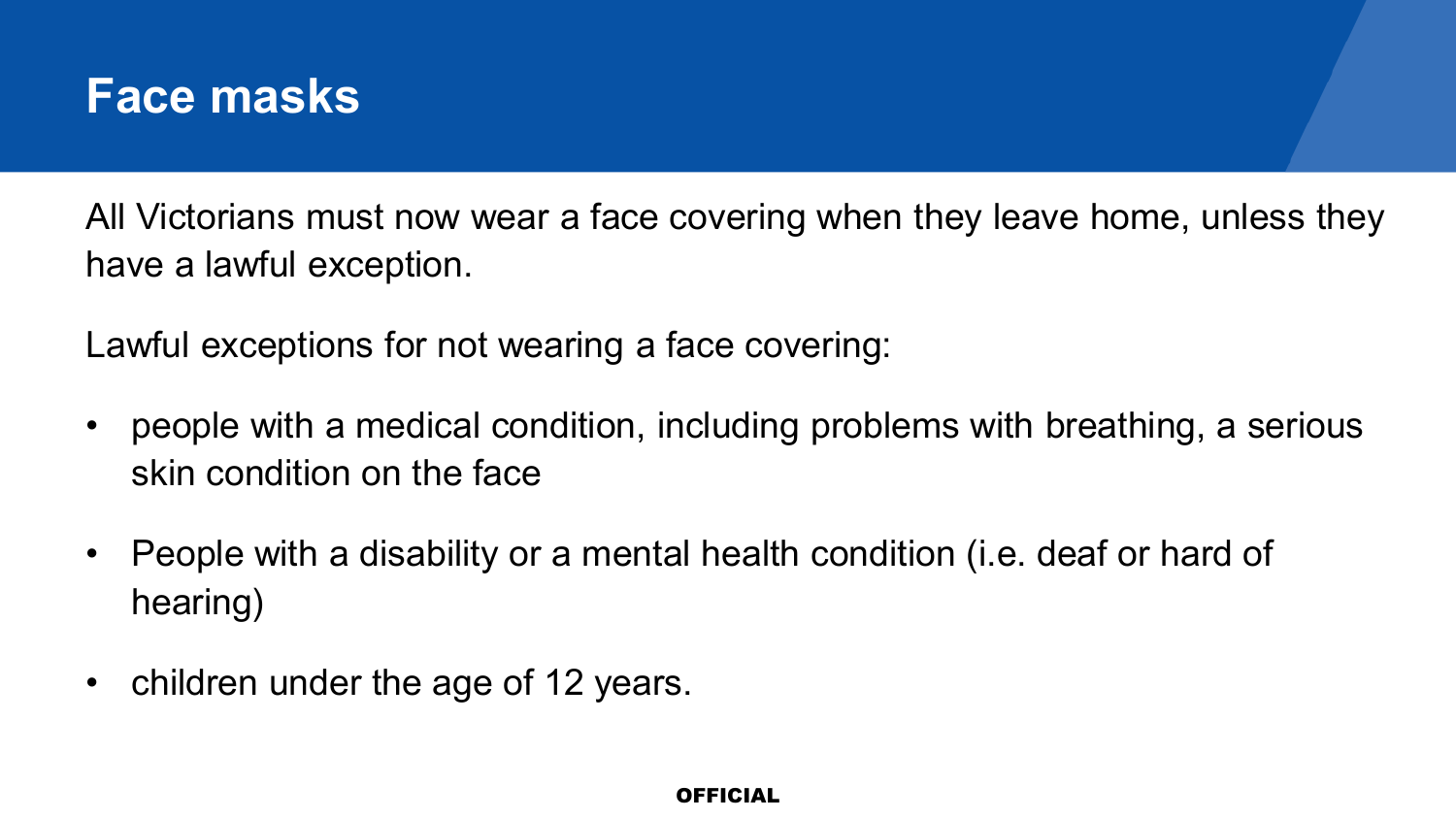### **Face masks**

- You can remove your face covering if you are communicating with a person who is deaf or hard of hearing, where the ability to see the mouth is essential for communication.
- Where hearing or communication is difficult, a face shield should be considered in addition to physical distancing, respiratory etiquette and hand hygiene.
- **However, if there is an outbreak at a RACF, a face covering must not be removed, and protective PPE principles followed.**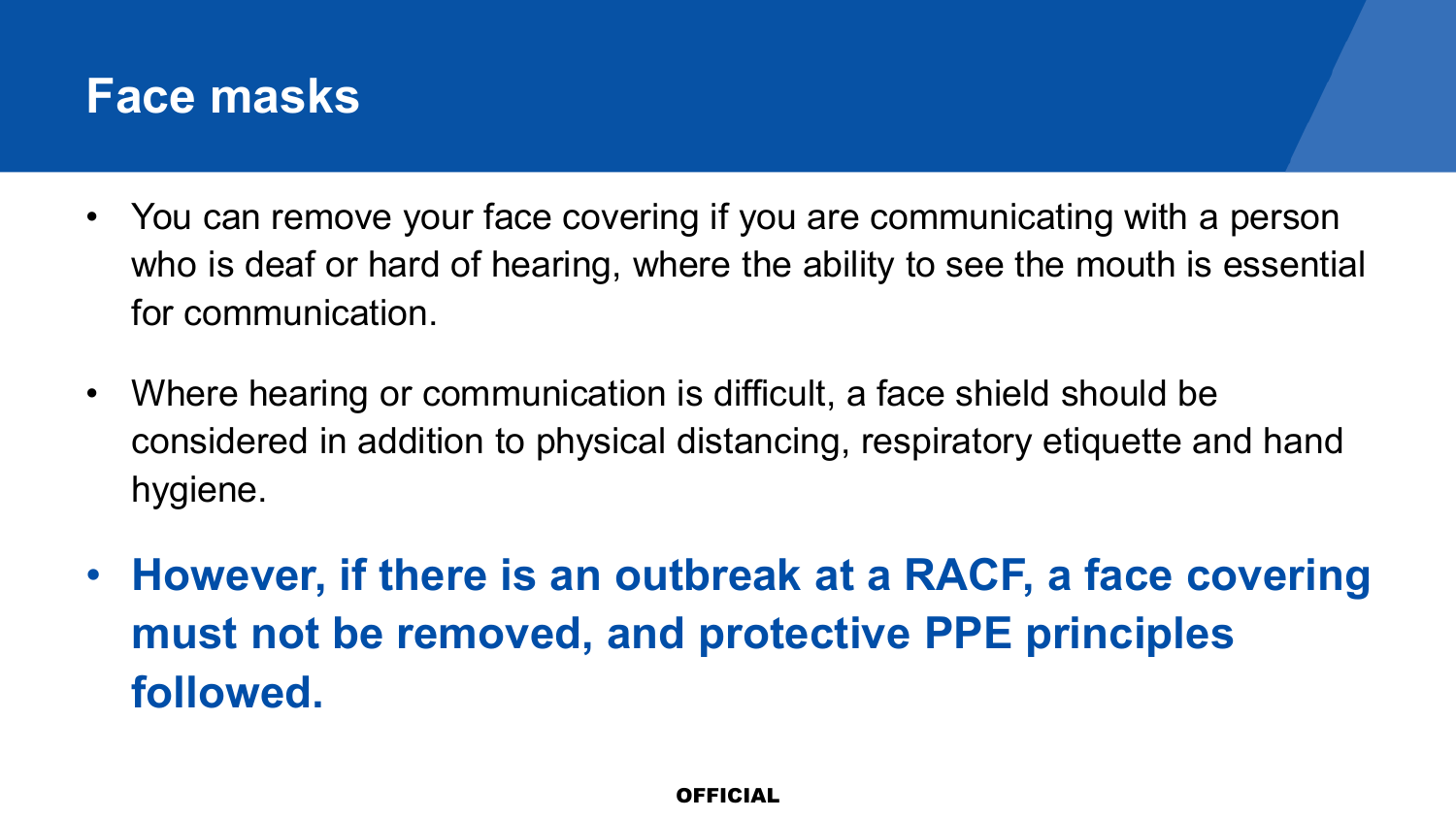## **Requirement for COVID Safe Plans**

- Under Stage 4 'Stay at Home' restrictions in Metro Melbourne, only permitted workplaces are allowed to operate on-site, and they must have a COVIDSafe Plan in place.
- A COVIDSafe Plan is advised for businesses in regional Victoria.
- A COVIDSafe Plan must set out:
	- Your actions to help prevent the introduction of coronavirus (COVID-19) in your workplace
	- The level of face-covering or personal protective equipment (PPE) required for your workforce
	- How you will prepare for, and respond to, a suspected or confirmed case of coronavirus (COVID-19) in your workplace
	- This plan must demonstrate how you will meet all of the requirements set out by the Victorian Government. Some higher-risk industries or workplaces have additional requirements of employers and employees.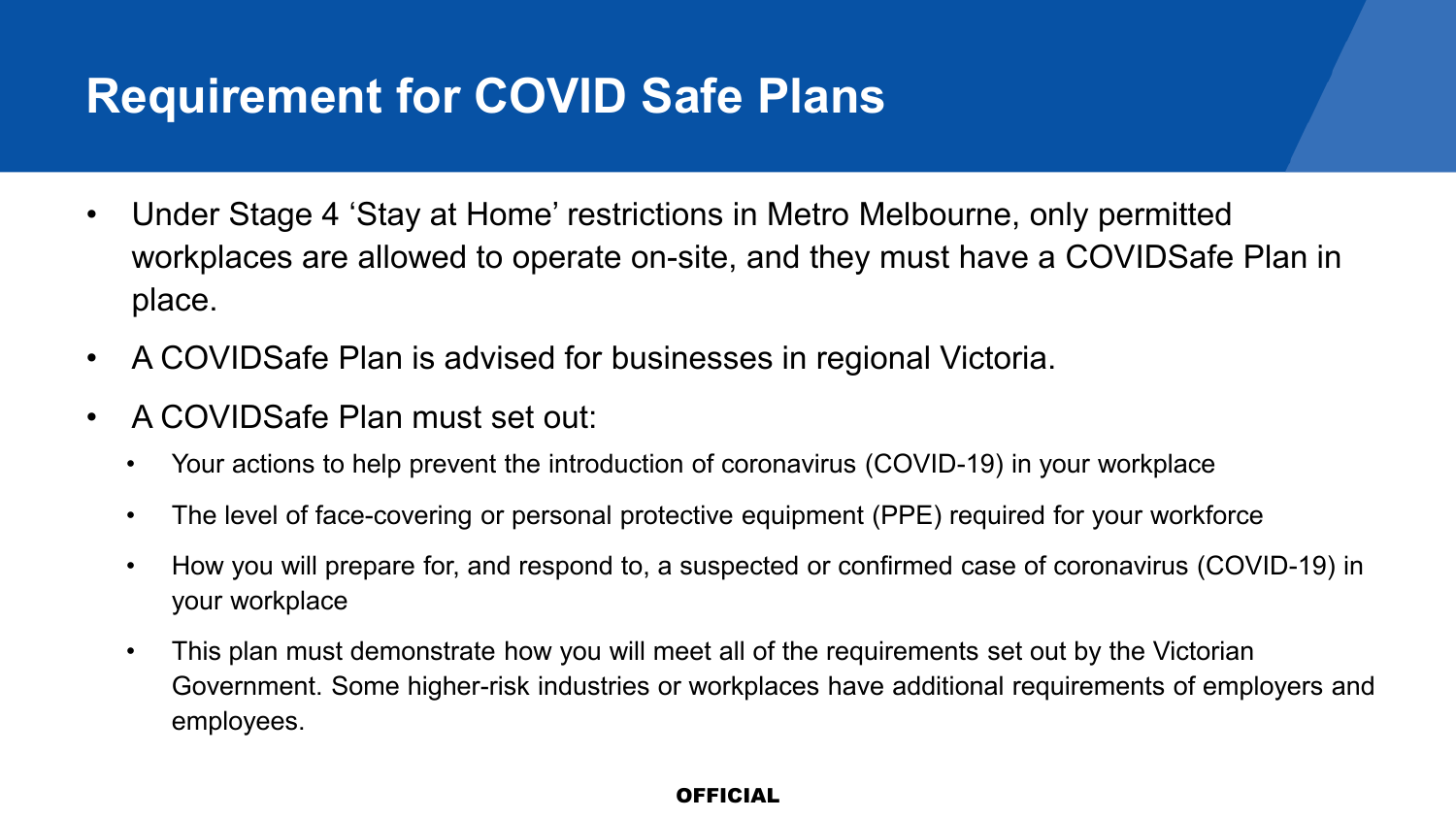

- Rules are being enforced and fines exist for not wearing a face covering, breaching self-isolation requirements, and fines for individual and businesses who are breaching the Chief Health Officer directions.
- ADF personnel and authorised officers continue to door knock confirmed cases to ensure they are staying at home.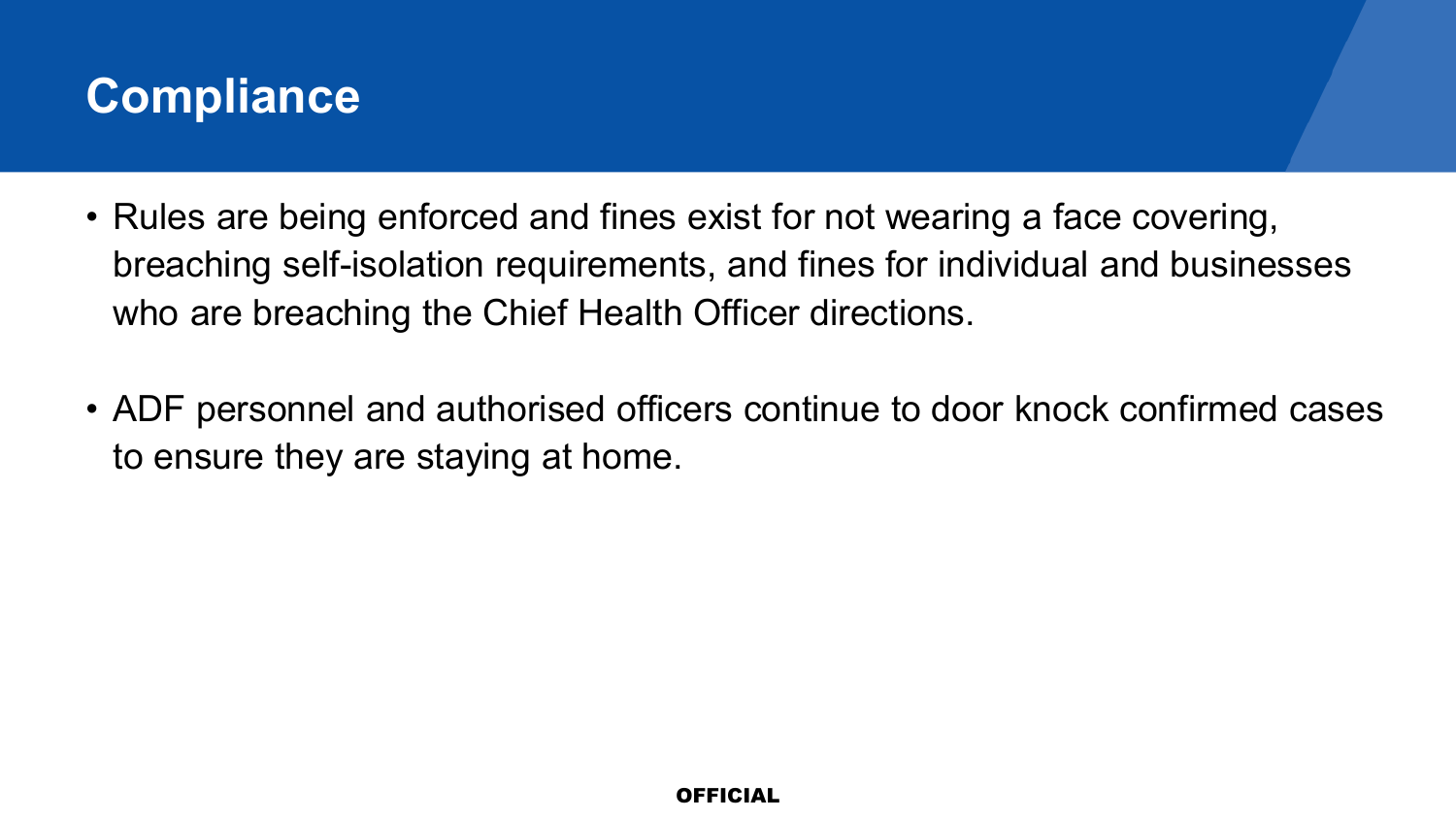### **Call-to-Test**

**Service for people in Melbourne who have symptoms and cannot leave home or close contacts with no symptoms and have been told by DHHS to get tested.**

Available for:

- people with an injury, chronic health issue, or frailty affecting mobility
- people with moderate to severe physical or psychosocial disability
- people with moderate to severe mental health or behavioural issues not otherwise classified as a psychosocial disability
- carers for a person with moderate to severe disability
- over fives

Call the DHHS (COVID-19) hotline on [1800 675 398](tel:1800675398) and select option 9 to assess eligibility.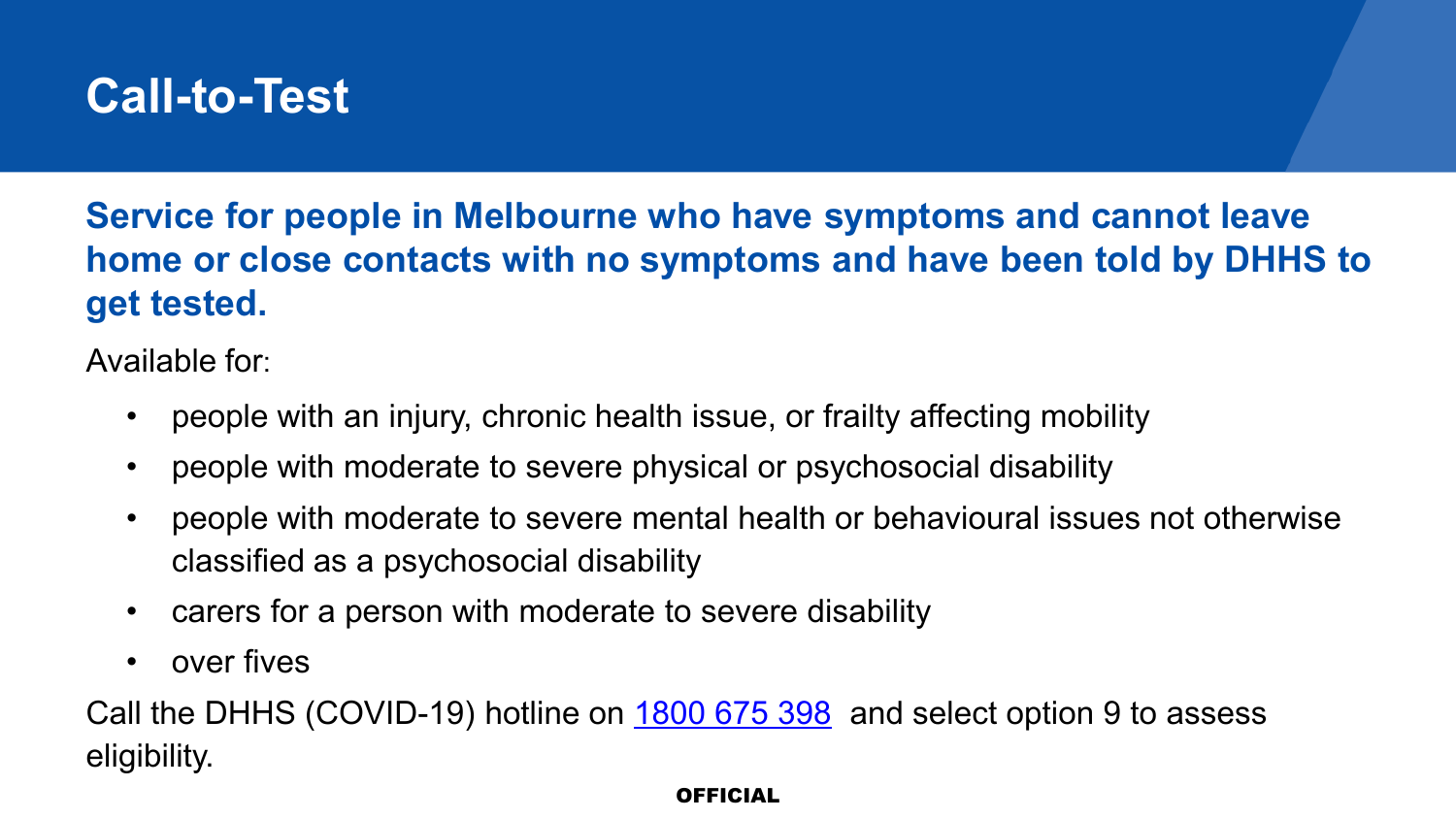

Close contacts without symptoms can use the Call-to-Test service if they have been told by the Department of Health and Human Services (DHHS) to get tested and meet any of the criteria listed above.

Call the DHHS (COVID-19) hotline on **[1800 675 398](tel:1800675398)** and select option 9 to find out if you are eligible for this service.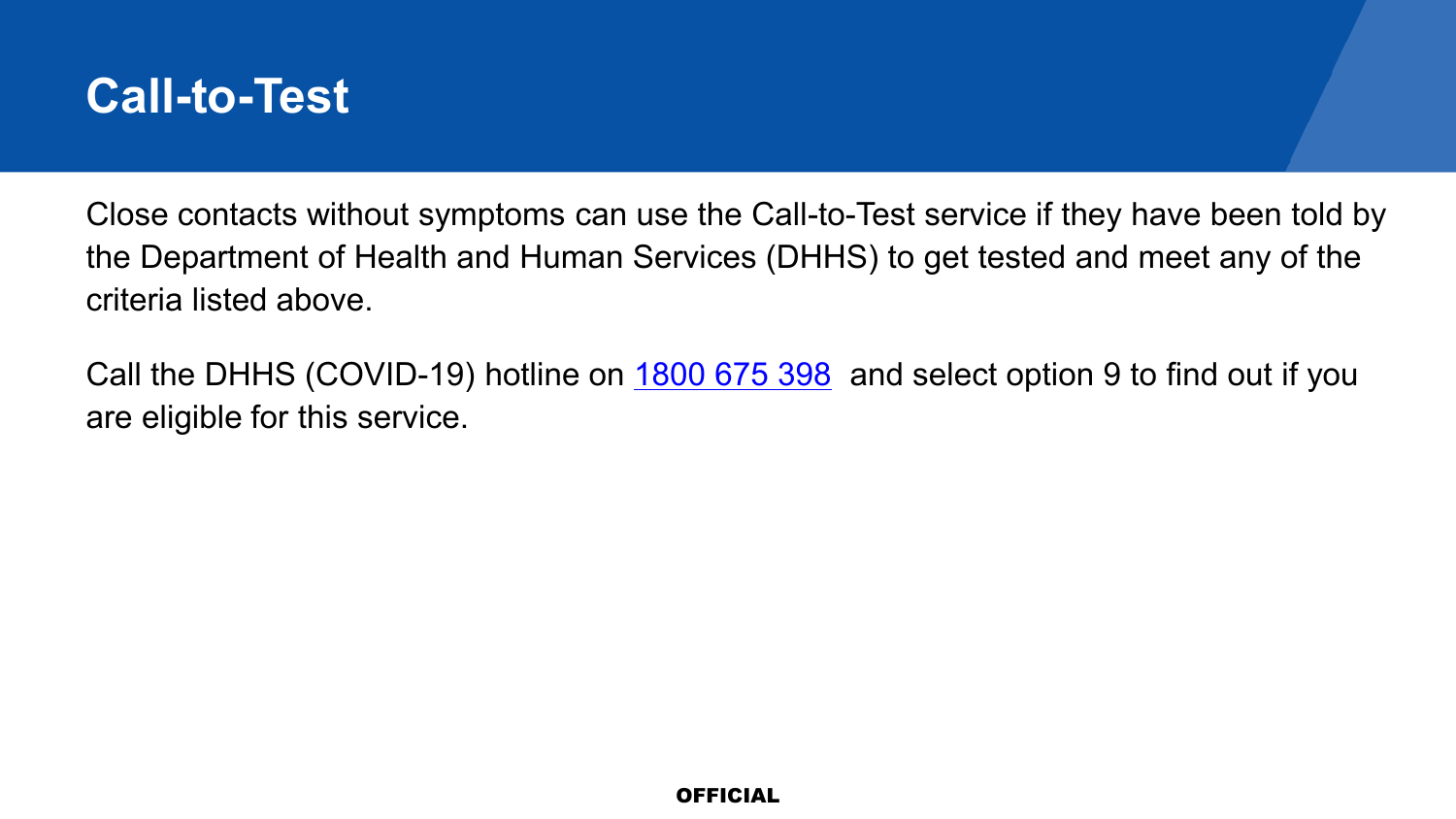## **Support available**

- Financial support is available including a \$450 payment for people awaiting testing results, and \$1500 Coronavirus (COVID-19) Worker Support Payment for people required to self-isolate or quarantine. (Eligibility requirements).
- A variety of resources available on our website for:
	- Mental health <https://www.dhhs.vic.gov.au/mental-health-resources-coronavirus-covid-19>
	- Mental health in business [https://www.business.vic.gov.au/disputes-disasters-and-succession](https://www.business.vic.gov.au/disputes-disasters-and-succession-planning/mental-health-in-business)planning/mental-health-in-business
	- Information for people with disability [https://www.dhhs.vic.gov.au/information-people-disability](https://www.dhhs.vic.gov.au/information-people-disability-coronavirus-disease-covid-19)coronavirus-disease-covid-19
	- Information on emergency relief packages https://www.dhhs.vic.gov.au/self-quarantine[coronavirus-covid-19#what-are-the-emergency-relief-packages](https://www.dhhs.vic.gov.au/self-quarantine-coronavirus-covid-19#what-are-the-emergency-relief-packages)
	- Family violence response and support during coronavirus (COVID-19) <https://www.dhhs.vic.gov.au/family-violence-crisis-response-and-support-during-coronavirus>
	- The Orange Door <https://orangedoor.vic.gov.au/>
	- Get Active Victoria <https://www.getactive.vic.gov.au/>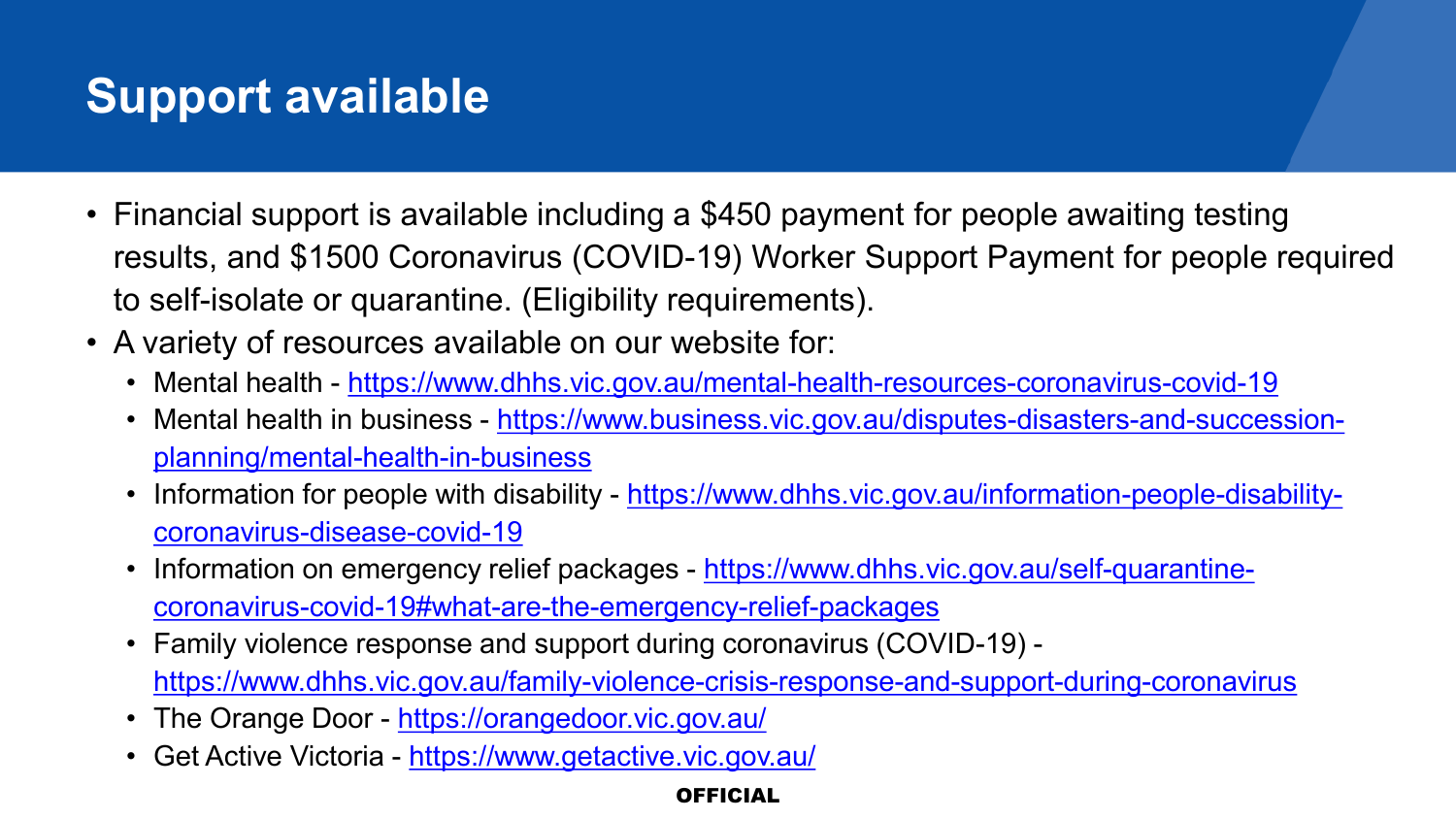## **Public health actions**

- Find all cases (**test**), find their contacts (**trace**) and isolate.
- Personal measures:
	- Hand washing, physical distancing, face coverings.
	- Get tested and stay home if unwell.
	- The Coronavirus (COVID-19) Home Safety Plan is a resource for families to plan and implement COVID Safe measures, whether at home or out in the community.
- Community-based measures
	- Public health directions e.g. worker permits, curfew, limits on sizes of gatherings / single social bubble
- Continued border management domestic & international.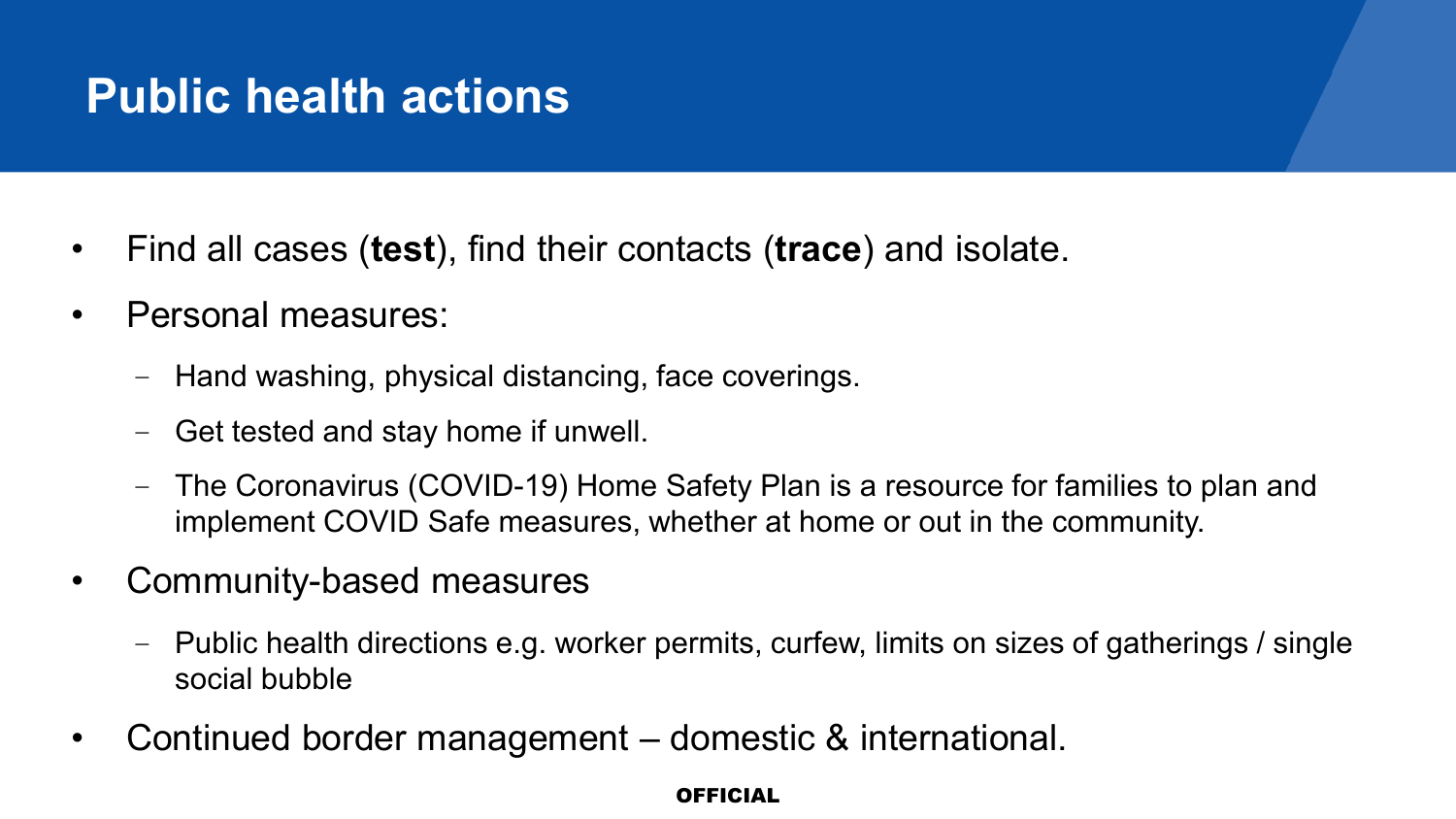## **Info for health services and professionals**

- **Notifications to the department of a confirmed diagnosis of coronavirus (COVID-19)** can be done online. You can submit an online form [to our public health team, rather than calling us, saving you time](https://forms.business.gov.au/smartforms/servlet/SmartForm.html?formCode=novelcoronavirus)  and resolving your case load more efficiently.
- Information for healthcare workers about priority testing, advice on selfisolation, quarantine and emergency accommodation is on our website: [dhhs.vic.gov.au/health-services-and-professionals-coronavirus-covid-19](https://www.dhhs.vic.gov.au/health-services-and-professionals-coronavirus-covid-19)
- For advice, health professionals can call the dedicated hotline phone [1800 675 398](tel:1800675398), 24 hours a day.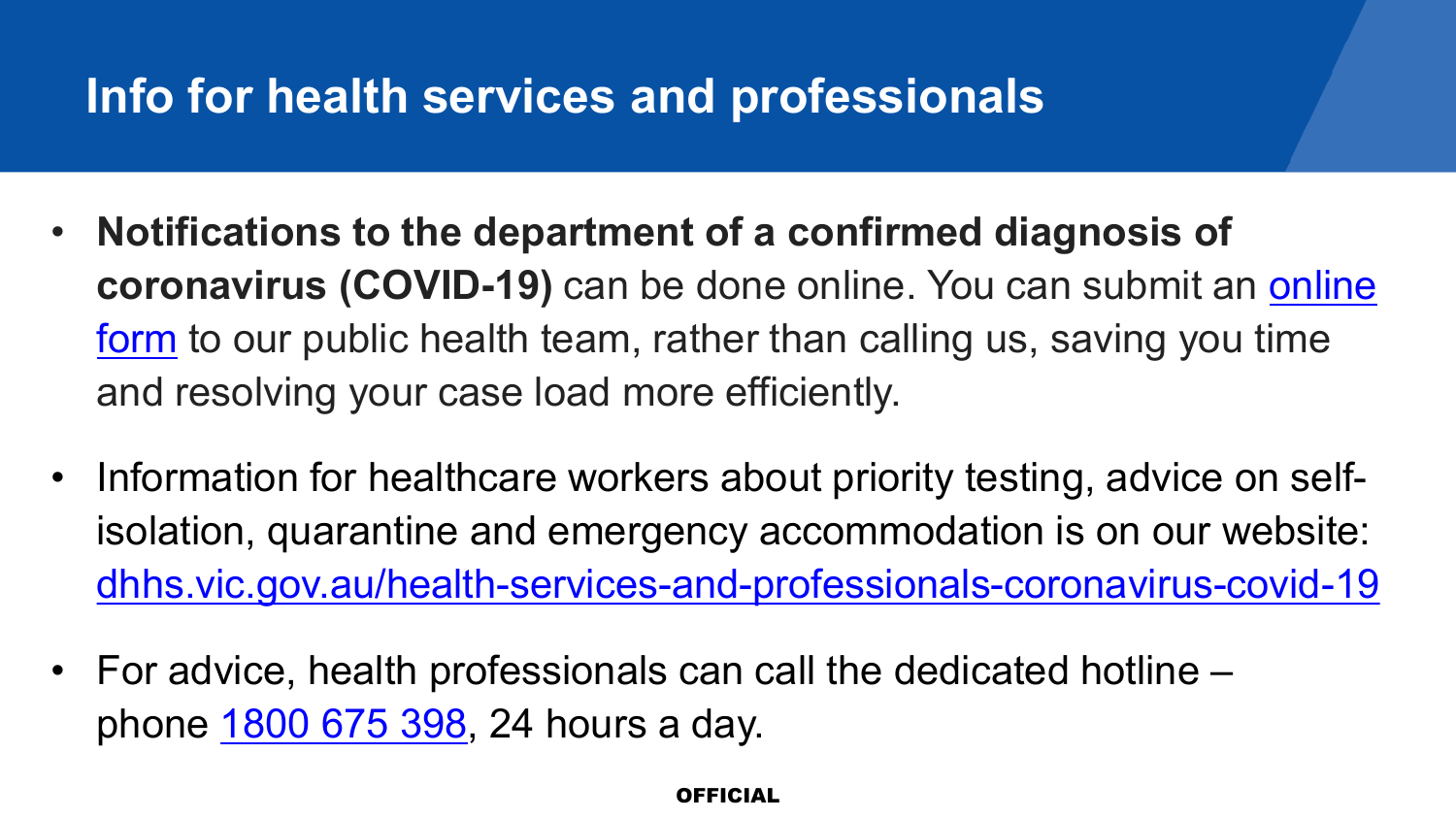### **Clearance – cases in community**

### **Clearance by DHHS officer**

#### **Asymptomatic cases**

• 10 days since specimen taken AND no symptoms have developed

#### **Mildly unwell**

- at least 10 days have passed since the onset of symptoms AND
- resolution of fever and respiratory symptoms of the acute illness for the previous 72 hours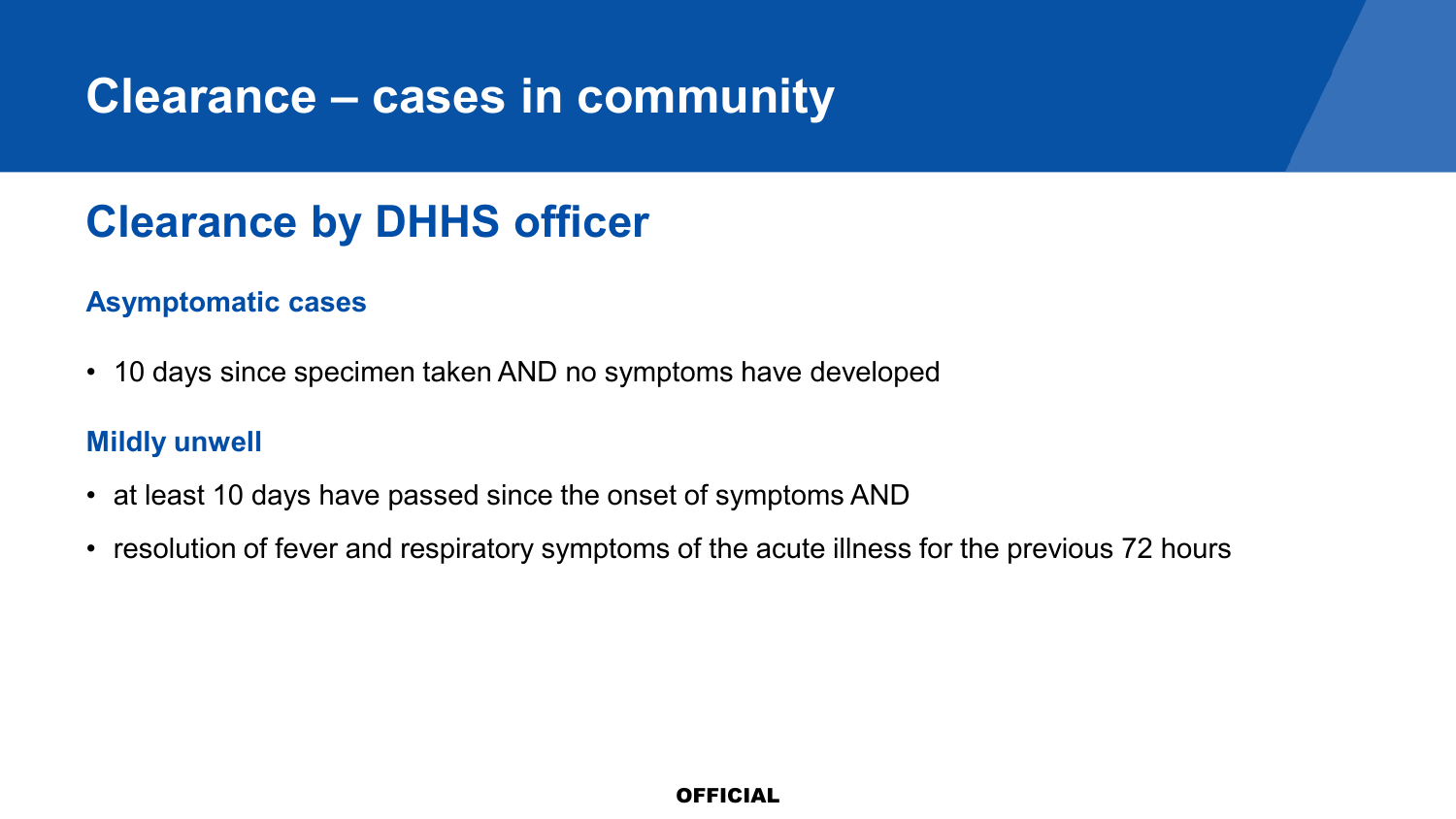### **Clearance in hospital – nominated officer**

By clinical or medical lead of infection prevention or infectious diseases unit (may be supported by Cluster Lead health services)

**More severe illness:** 14 days after symptom onset & resolution of fever and respiratory symptoms for 72 hours

**Persistent symptoms:** 14 days + substantial improvement in symptoms + 2x PCR tests after 11 days

**Significantly immunocompromised:** plus 2 x PCR tests – 24 hour apart >7 days after symptom onset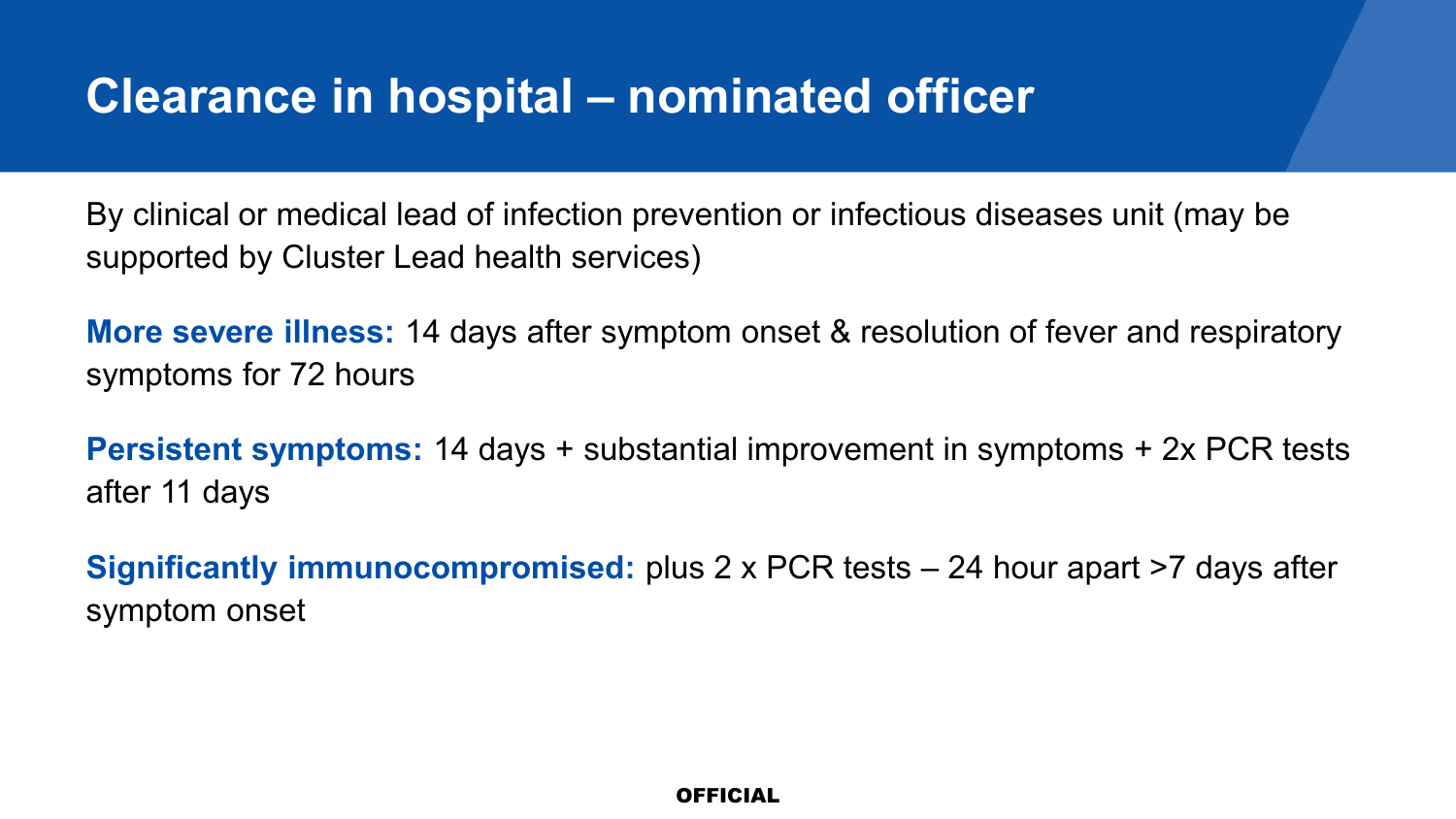## **Public health process**

### **DHHS notified of positive case by laboratory/ testing doctor**

### **Workplace**

- Confirm worker self-isolating
- Risk Assessment tool
- identify work close contacts for DHHS  $\rightarrow$  quarantine
- Notify Worksafe
- Deep cleaning
- Closure if necessary
- Reopening only after advice from DHHS

### **Case**

- Interviewed, close contacts identified, isolation confirmed
- Regular contact wellbeing check
- Release from isolation after at least 10 days – DHHS for community/ nominated officer in hospital
- Written clearance emailed by **DHHS**
- Clearance from isolation distinct from recovery from illness
- Medical certificate may be required for ongoing symptoms if not yet fit for work e.g. lethargy

### **Close contacts**

- Identified by case & workplace
- Regular contact from DHHS – mostly texts
- Told quarantine period (14 days from last contact)
- When to have day 11 testing
- When released from quarantine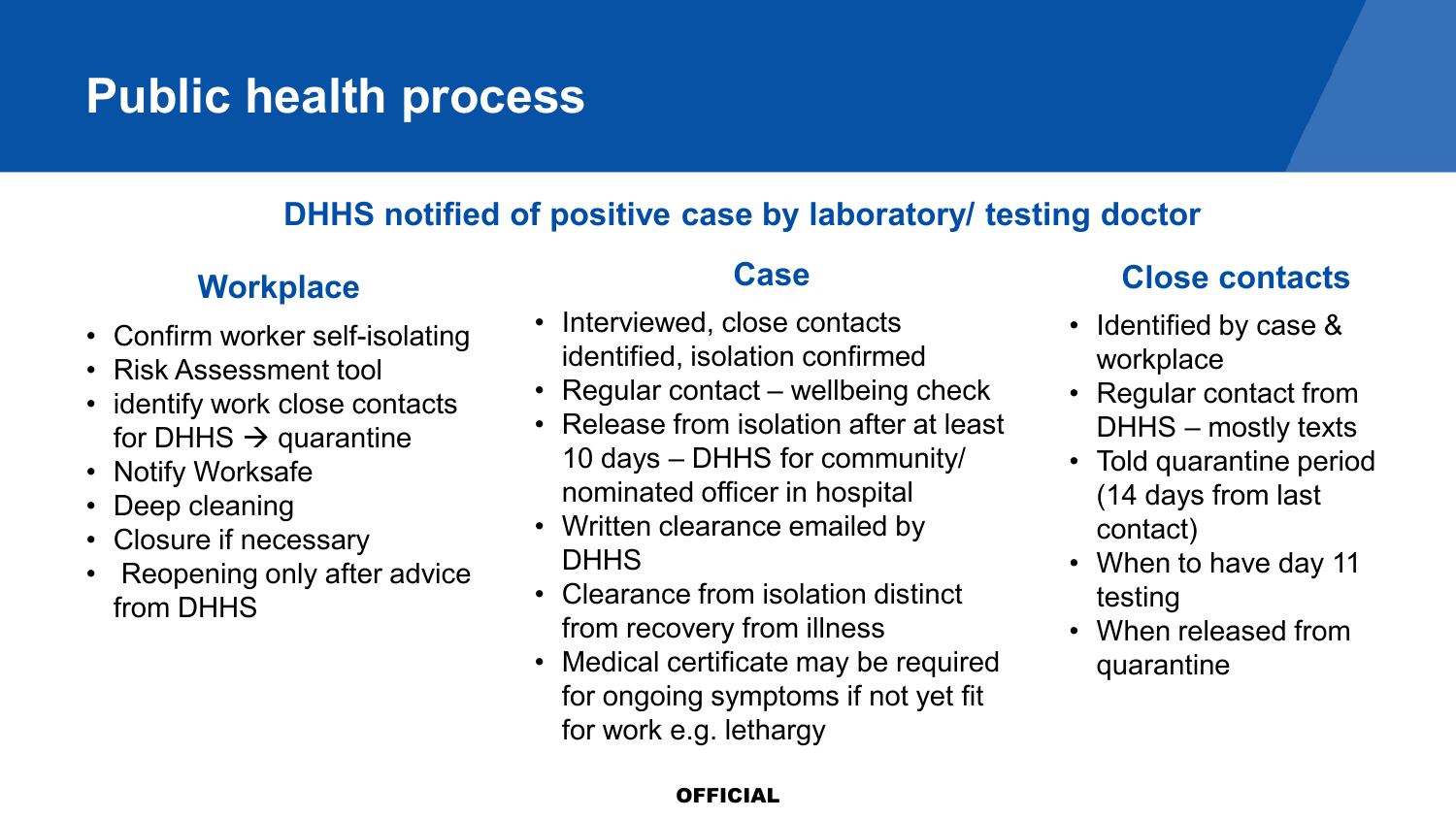### PPE Guidance

- The four tiers as they currently stand are:
	- **Tier 0** Currently not applicable. HCW's adopt PPE as per standard precautions.
	- **Tier 1** Surgical mask and eye protection as a minimum. Applicable when providing care to COVID-negative patients.
	- **Tier 2** Gloves, gown, surgical mask and eye protection. Applicable when limited contact, for short episodes of care is provided to SCOVID or COVID patients.
	- **Tier 3** Gloves, gown, P2/N95 respirator and eye protection. Applicable when treating COVID and SCOVID patients; where there is a need for prolonged episodes of care, in uncontrolled settings and when performing aerosol generating procedures.
- All health care workers must wear (at a minimum) a level 1 or type 1 surgical mask while at work. This includes non-public facing staff.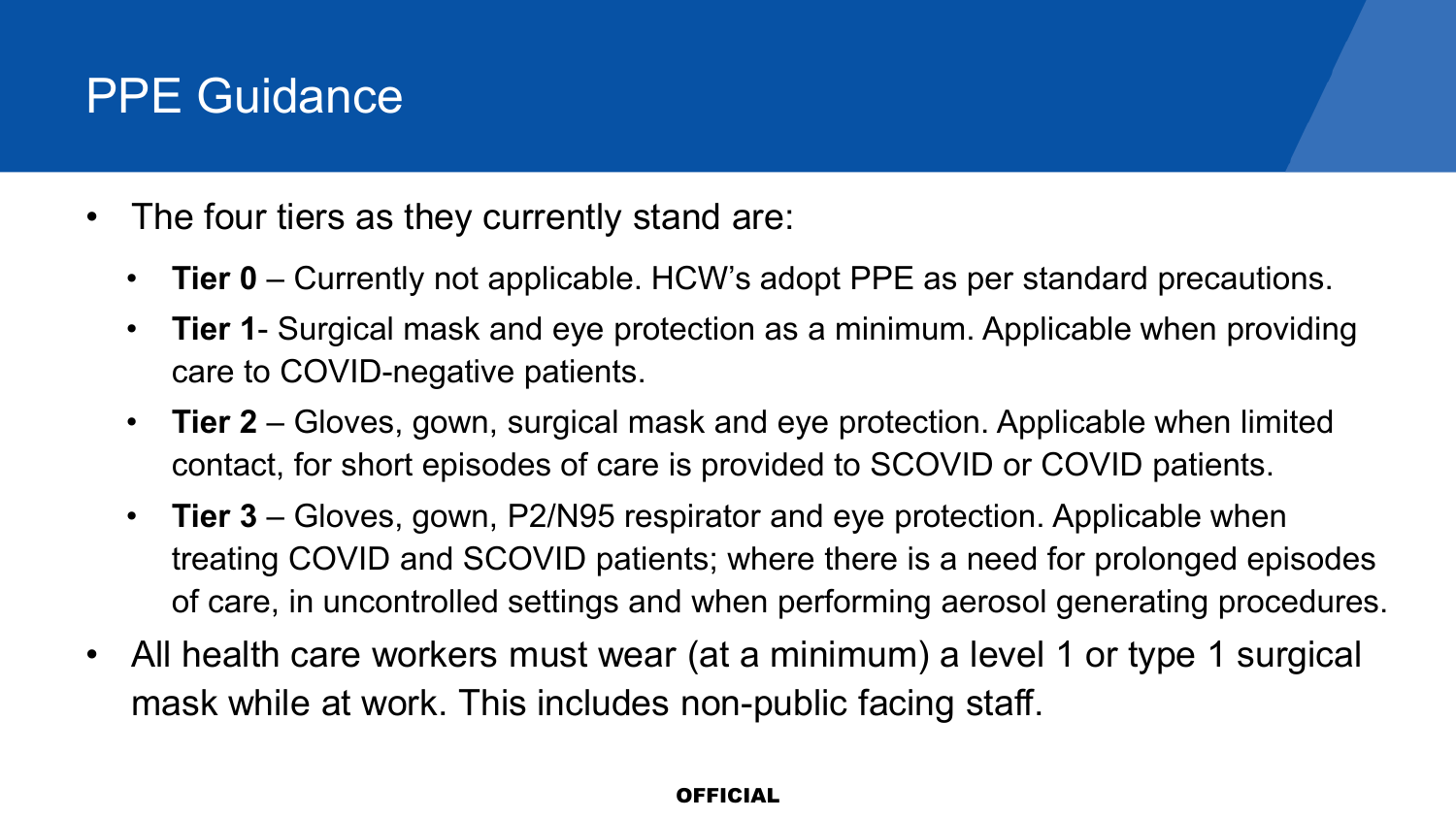### Testing for health and aged care workers

- Health care or aged care workers should get tested if they have new COVID-19 symptoms i.e. headache, myalgia, stuffy nose, nausea, vomiting, diarrhoea).
- Current testing criteria is on our website [dhhs.vic.gov.au/assessment-and-testing-criteria-coronavirus-covid-19](https://www.dhhs.vic.gov.au/assessment-and-testing-criteria-coronavirus-covid-19)
- DHHS has developed guidance on the Regular surveillance testing COVID-19 wards to support the support daily attestation by staff and enable routine surveillance testing for healthcare workers who work in COVID-19 wards.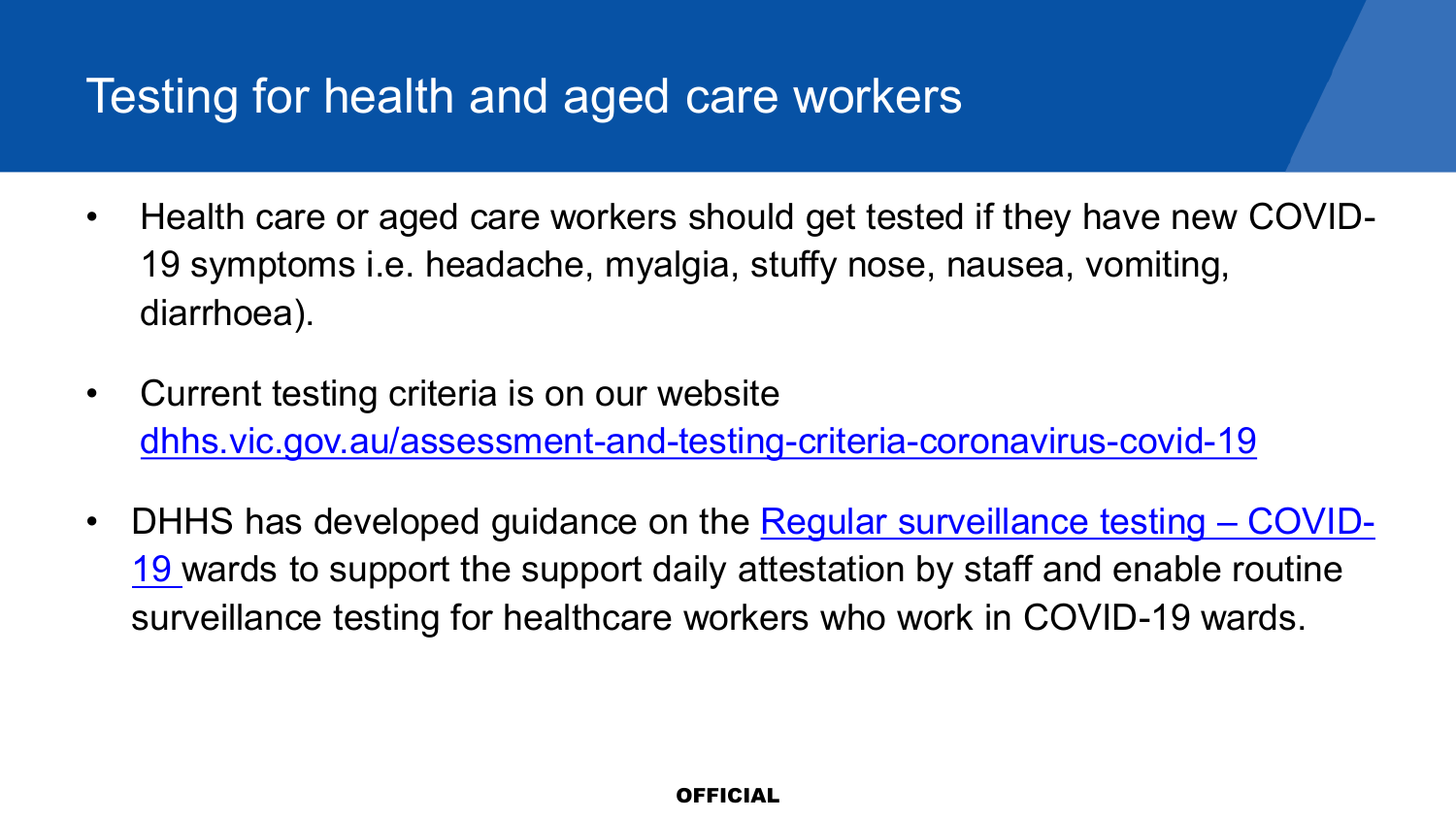### **Health system update**

- To ensure our hospitals have the beds, equipment and staff they need to continue the fight against coronavirus (COVID-19), all Category 3 and non-urgent Category 2 elective surgery across Victoria has been paused. These restrictions apply to public and private hospitals and day procedure centres.
- Category 1 and urgent Category 2 surgeries will continue to take place.
- IVF activity will also be exempt from these restrictions.
- We have 800 intensive care unit (ICU) beds across the state, with hundreds more ready to be rapidly scaled up and down as needed to be suitable for coronavirus (COVID-19) patients. Plus we have more than 1,500 ventilators currently in Victorian health services, can access thousands more if needed to convert additional beds into ICU capacity.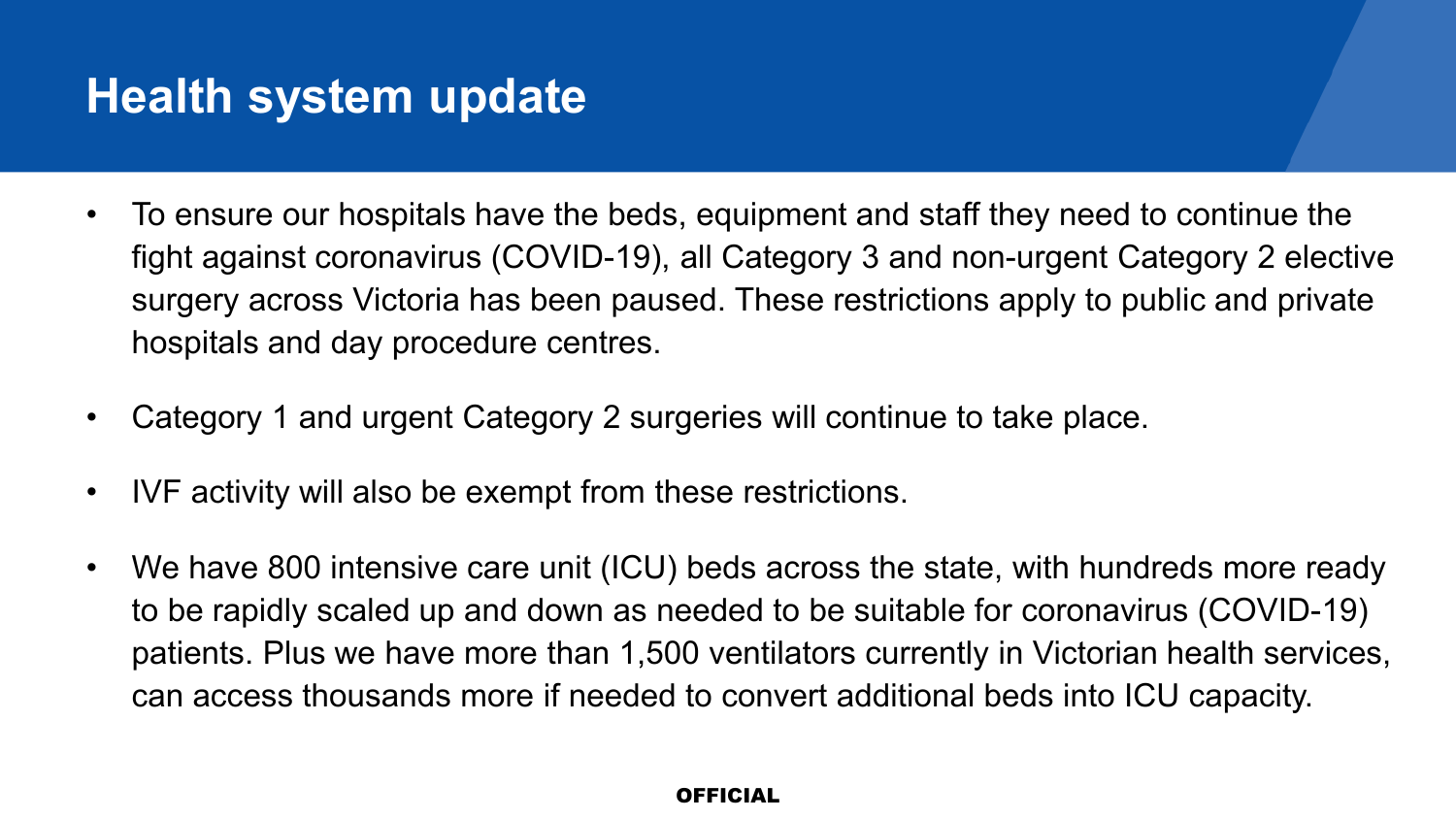## **Key messages for the community**

- Restrictions have begun to ease, but restrictions are still in place and the **six COVIDSafe Principles** apply across Victoria:
	- 1. Wear a face covering or face mask when you leave home.
	- 2. Don't go to work if you feel unwell.
	- 3. Maintain physical distancing of 1.5 metres.
	- 4. Cough and sneeze into tissue or your elbow.
	- 5. Perform good hand hygiene
	- 6. Outdoor activities (these carry less risk than indoor activities).
- Stay healthy keep eating a balanced diet, get regular exercise and sleep, reduce your alcohol intake, quit smoking.
- Stay connected and support each other.